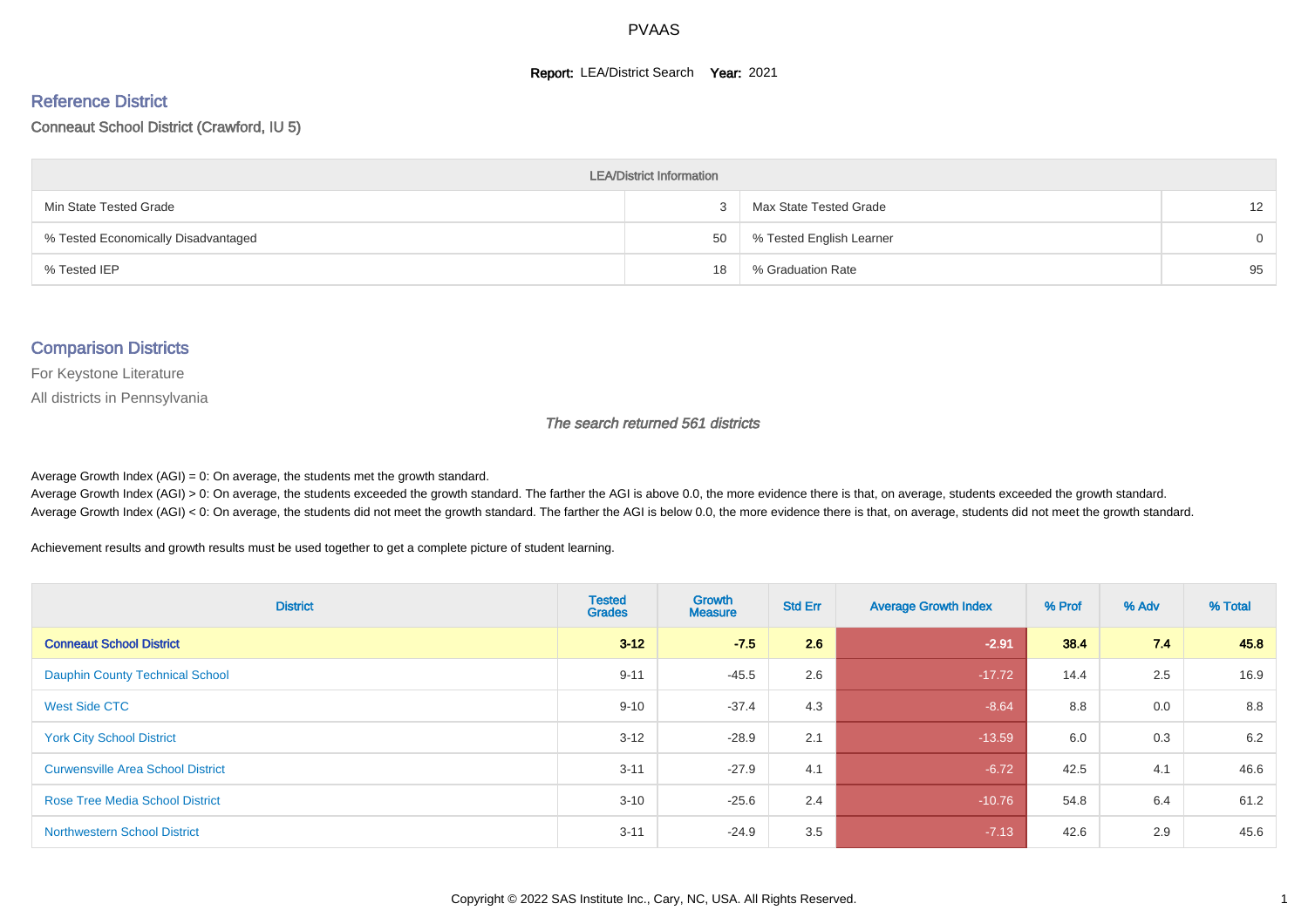| <b>District</b>                               | <b>Tested</b><br><b>Grades</b> | <b>Growth</b><br><b>Measure</b> | <b>Std Err</b> | <b>Average Growth Index</b> | % Prof | % Adv | % Total |
|-----------------------------------------------|--------------------------------|---------------------------------|----------------|-----------------------------|--------|-------|---------|
| <b>Conneaut School District</b>               | $3 - 12$                       | $-7.5$                          | 2.6            | $-2.91$                     | 38.4   | 7.4   | 45.8    |
| Philipsburg-Osceola Area School District      | $3 - 11$                       | $-24.8$                         | 3.3            | $-7.43$                     | 19.7   | 2.6   | 22.4    |
| <b>Mastery Charter School - Gratz Campus</b>  | $7 - 10$                       | $-23.9$                         | 4.5            | $-5.29$                     | 2.9    | 0.0   | 2.9     |
| <b>Southern Fulton School District</b>        | $3 - 11$                       | $-23.7$                         | 4.4            | $-5.37$                     | 34.2   | 10.5  | 44.7    |
| <b>Shikellamy School District</b>             | $3 - 10$                       | $-22.3$                         | 2.5            | $-8.92$                     | 33.3   | 6.1   | 39.5    |
| <b>Lawrence County CTC</b>                    | $10 - 11$                      | $-21.7$                         | 3.6            | $-6.05$                     | 19.8   | 0.0   | 19.8    |
| Lackawanna Trail School District              | $3 - 10$                       | $-21.7$                         | 3.5            | $-6.20$                     | 38.5   | 1.5   | 40.0    |
| <b>Springfield Township School District</b>   | $3 - 11$                       | $-18.9$                         | 3.2            | $-5.88$                     | 62.6   | 3.6   | 66.3    |
| <b>Frazier School District</b>                | $3 - 11$                       | $-17.2$                         | 3.7            | $-4.70$                     | 37.1   | 1.6   | 38.7    |
| <b>Penns Manor Area School District</b>       | $3 - 12$                       | $-17.0$                         | 3.7            | $-4.52$                     | 29.7   | 3.1   | 32.8    |
| <b>Pennridge School District</b>              | $3 - 10$                       | $-16.8$                         | 1.4            | $-11.59$                    | 46.8   | 8.0   | 54.9    |
| Jefferson County-Dubois AVTS                  | $9 - 11$                       | $-16.2$                         | 3.9            | $-4.16$                     | 23.0   | 0.0   | 23.0    |
| <b>Lancaster School District</b>              | $3 - 12$                       | $-15.8$                         | $1.5\,$        | $-10.90$                    | 14.6   | 2.3   | 16.9    |
| Mifflinburg Area School District              | $3 - 11$                       | $-15.8$                         | 2.5            | $-6.30$                     | 42.4   | 4.0   | 46.4    |
| Schuylkill Haven Area School District         | $3 - 11$                       | $-15.3$                         | 3.1            | $-4.87$                     | 49.7   | 2.4   | 52.1    |
| <b>Ringgold School District</b>               | $3 - 11$                       | $-14.7$                         | 2.4            | $-6.04$                     | 41.5   | 7.9   | 49.4    |
| <b>Tacony Academy Charter School</b>          | $3 - 11$                       | $-14.7$                         | 3.0            | $-4.82$                     | 22.4   | 1.8   | 24.1    |
| Southern Columbia Area School District        | $3 - 11$                       | $-14.6$                         | 3.0            | $-4.92$                     | 55.0   | 4.0   | 59.0    |
| <b>Erie City School District</b>              | $3 - 12$                       | $-14.5$                         | 1.6            | $-9.26$                     | 25.4   | 3.0   | 28.4    |
| <b>Ridgway Area School District</b>           | $3 - 11$                       | $-14.5$                         | 4.1            | $-3.56$                     | 49.0   | 9.8   | 58.8    |
| <b>Minersville Area School District</b>       | $3 - 11$                       | $-14.4$                         | 3.7            | $-3.90$                     | 39.3   | 3.3   | 42.6    |
| <b>Williamsburg Community School District</b> | $3 - 11$                       | $-14.3$                         | 4.1            | $-3.48$                     | 28.3   | 0.0   | 28.3    |
| Johnsonburg Area School District              | $3 - 11$                       | $-14.1$                         | 3.9            | $-3.62$                     | 54.0   | 4.6   | 58.6    |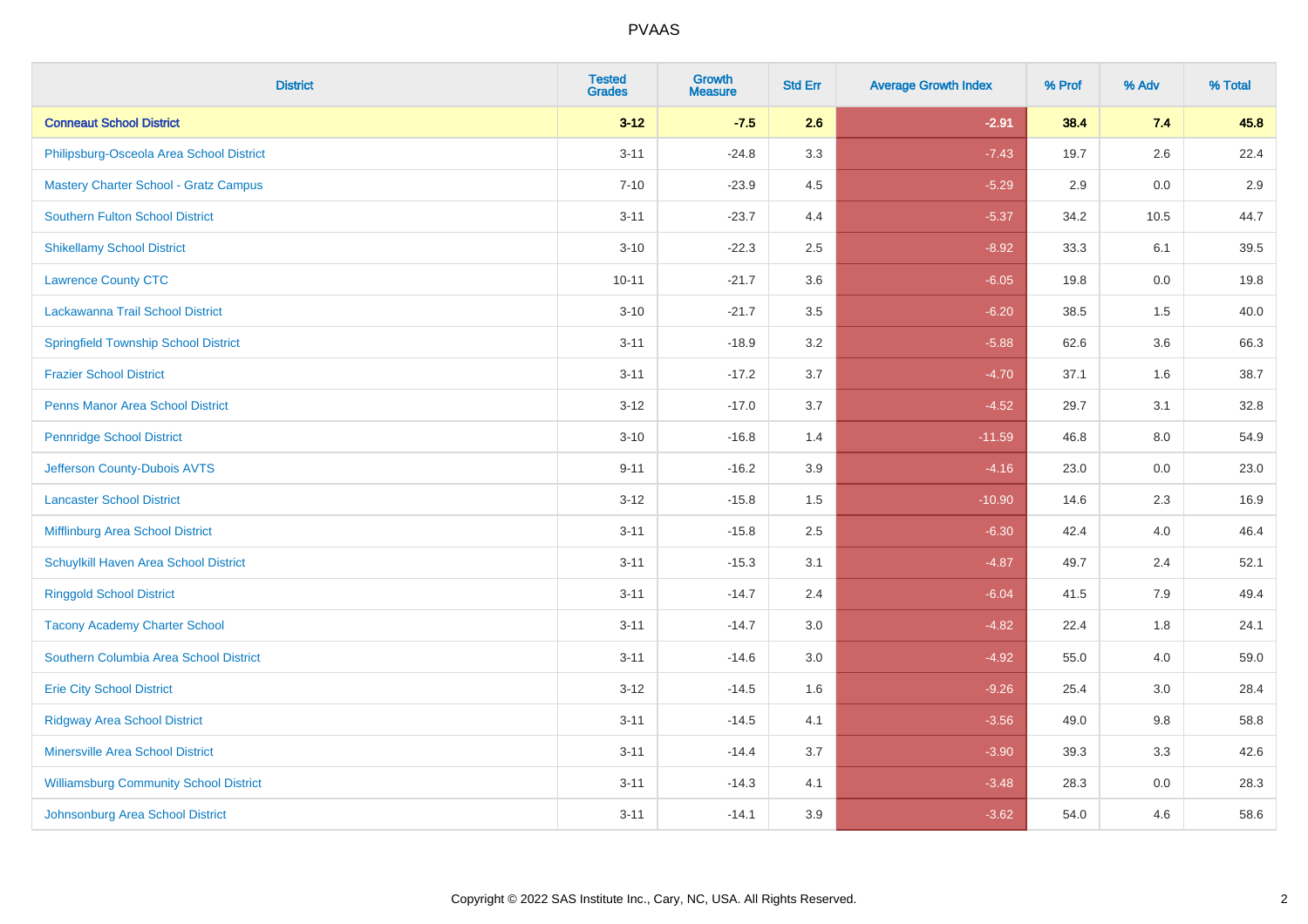| <b>District</b>                                 | <b>Tested</b><br><b>Grades</b> | <b>Growth</b><br><b>Measure</b> | <b>Std Err</b> | <b>Average Growth Index</b> | % Prof | % Adv   | % Total |
|-------------------------------------------------|--------------------------------|---------------------------------|----------------|-----------------------------|--------|---------|---------|
| <b>Conneaut School District</b>                 | $3 - 12$                       | $-7.5$                          | 2.6            | $-2.91$                     | 38.4   | 7.4     | 45.8    |
| <b>Riverside Beaver County School District</b>  | $3 - 11$                       | $-14.0$                         | 3.0            | $-4.64$                     | 49.4   | $8.8\,$ | 58.2    |
| <b>Bristol Township School District</b>         | $3 - 11$                       | $-13.9$                         | 2.0            | $-7.05$                     | 31.0   | 3.7     | 34.7    |
| <b>Tulpehocken Area School District</b>         | $3 - 12$                       | $-13.7$                         | 2.8            | $-4.81$                     | 36.7   | 2.8     | 39.4    |
| Propel Charter School - Braddock Hills          | $3 - 11$                       | $-13.6$                         | 3.6            | $-3.81$                     | 9.7    | 1.6     | 11.3    |
| Salisbury-Elk Lick School District              | $3 - 11$                       | $-13.5$                         | 5.9            | $-2.30$                     | 27.8   | 0.0     | 27.8    |
| <b>Titusville Area School District</b>          | $3 - 11$                       | $-13.2$                         | 2.6            | $-4.99$                     | 43.2   | 4.8     | 48.0    |
| <b>Rochester Area School District</b>           | $3 - 11$                       | $-13.2$                         | 4.6            | $-2.89$                     | 19.5   | 1.3     | 20.8    |
| <b>Northern Potter School District</b>          | $3 - 12$                       | $-13.1$                         | 4.6            | $-2.84$                     | 37.5   | 0.0     | 37.5    |
| Southern Huntingdon County School District      | $3 - 11$                       | $-12.9$                         | 3.2            | $-3.98$                     | 32.5   | 2.5     | 35.0    |
| <b>Keystone Education Center Charter School</b> | $3 - 12$                       | $-12.9$                         | 5.9            | $-2.19$                     | 28.0   | 0.0     | 28.0    |
| <b>Hatboro-Horsham School District</b>          | $3 - 11$                       | $-12.8$                         | 1.7            | $-7.47$                     | 45.6   | 7.2     | 52.8    |
| <b>Norristown Area School District</b>          | $3 - 12$                       | $-12.8$                         | 1.6            | $-7.98$                     | 23.5   | 2.3     | 25.7    |
| <b>Avonworth School District</b>                | $3 - 10$                       | $-12.6$                         | 3.1            | $-4.01$                     | 59.8   | 4.6     | 64.4    |
| <b>Columbia-Montour AVTS</b>                    | $9 - 10$                       | $-12.5$                         | 3.0            | $-4.16$                     | 22.3   | 0.6     | 22.9    |
| <b>Wellsboro Area School District</b>           | $3 - 11$                       | $-12.4$                         | 3.0            | $-4.11$                     | 49.2   | 11.9    | 61.1    |
| Owen J Roberts School District                  | $3 - 11$                       | $-12.3$                         | 1.6            | $-7.61$                     | 57.0   | 11.9    | 69.0    |
| <b>West Mifflin Area School District</b>        | $3 - 12$                       | $-12.3$                         | 2.9            | $-4.22$                     | 39.7   | 10.3    | 50.0    |
| <b>Annville-Cleona School District</b>          | $3 - 12$                       | $-12.1$                         | 2.7            | $-4.46$                     | 34.9   | 7.8     | 42.6    |
| Catasauqua Area School District                 | $3 - 12$                       | $-12.1$                         | 3.0            | $-4.00$                     | 36.8   | 7.6     | 44.3    |
| <b>Bucks County Technical High School</b>       | $9 - 10$                       | $-12.0$                         | 2.5            | $-4.84$                     | 35.9   | 3.2     | 39.2    |
| <b>Marion Center Area School District</b>       | $3 - 10$                       | $-12.0$                         | 3.1            | $-3.87$                     | 33.7   | 1.1     | 34.8    |
| <b>Moniteau School District</b>                 | $3 - 11$                       | $-11.8$                         | 3.3            | $-3.56$                     | 50.0   | 6.3     | 56.3    |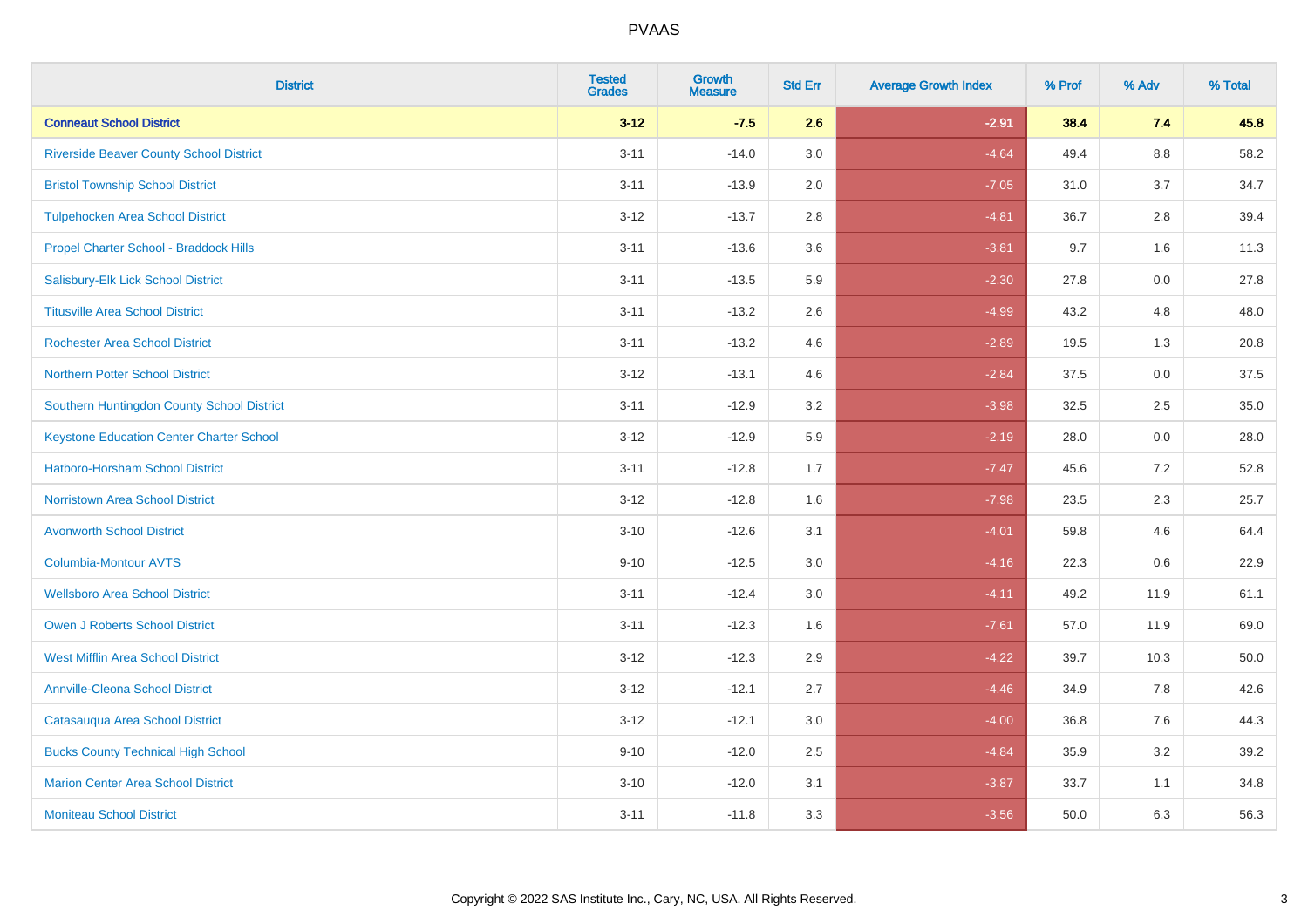| <b>District</b>                            | <b>Tested</b><br><b>Grades</b> | <b>Growth</b><br><b>Measure</b> | <b>Std Err</b> | <b>Average Growth Index</b> | % Prof | % Adv | % Total |
|--------------------------------------------|--------------------------------|---------------------------------|----------------|-----------------------------|--------|-------|---------|
| <b>Conneaut School District</b>            | $3 - 12$                       | $-7.5$                          | 2.6            | $-2.91$                     | 38.4   | 7.4   | 45.8    |
| Steelton-Highspire School District         | $3 - 11$                       | $-11.8$                         | 3.5            | $-3.40$                     | 14.5   | 0.0   | 14.5    |
| <b>Propel Charter School-Homestead</b>     | $3 - 11$                       | $-11.7$                         | 4.1            | $-2.84$                     | 15.9   | 0.0   | 15.9    |
| <b>Abington School District</b>            | $3 - 10$                       | $-11.5$                         | 1.9            | $-6.00$                     | 56.2   | 11.6  | 67.8    |
| Southern Tioga School District             | $3 - 11$                       | $-11.5$                         | 2.7            | $-4.25$                     | 47.8   | 6.4   | 54.3    |
| Maritime Academy Charter School            | $3 - 10$                       | $-11.4$                         | 3.5            | $-3.29$                     | 15.2   | 0.0   | 15.2    |
| <b>Plum Borough School District</b>        | $3 - 11$                       | $-11.3$                         | 2.2            | $-5.19$                     | 51.1   | 9.0   | 60.1    |
| <b>South Park School District</b>          | $3 - 11$                       | $-11.3$                         | 2.7            | $-4.23$                     | 53.5   | 13.7  | 67.3    |
| La Academia Partnership Charter School     | $6 - 11$                       | $-11.0$                         | 4.7            | $-2.34$                     | 6.8    | 0.0   | 6.8     |
| <b>Sugar Valley Rural Charter School</b>   | $3 - 11$                       | $-11.0$                         | 4.5            | $-2.46$                     | 14.9   | 0.0   | 14.9    |
| <b>Solanco School District</b>             | $3 - 11$                       | $-11.0$                         | 2.0            | $-5.55$                     | 41.6   | 4.5   | 46.1    |
| <b>Propel Charter School-Montour</b>       | $3 - 10$                       | $-10.7$                         | 3.9            | $-2.71$                     | 13.7   | 0.0   | 13.7    |
| Northern Lehigh School District            | $3 - 12$                       | $-10.4$                         | 2.7            | $-3.82$                     | 28.0   | 9.3   | 37.3    |
| <b>Exeter Township School District</b>     | $3 - 11$                       | $-10.4$                         | 1.9            | $-5.44$                     | 50.6   | 2.7   | 53.3    |
| <b>Farrell Area School District</b>        | $3 - 11$                       | $-10.4$                         | 4.3            | $-2.41$                     | 19.0   | 0.0   | 19.0    |
| The New Academy Charter School             | $8 - 11$                       | $-10.4$                         | 5.2            | $-2.00$                     | 0.0    | 0.0   | 0.0     |
| <b>Union City Area School District</b>     | $3-12$                         | $-10.2$                         | 3.6            | $-2.87$                     | 42.9   | 3.2   | 46.0    |
| <b>Pittston Area School District</b>       | $3 - 11$                       | $-10.1$                         | 5.6            | $-1.80$                     | 38.1   | 9.5   | 47.6    |
| <b>Northwest Area School District</b>      | $3 - 10$                       | $-10.0$                         | 3.8            | $-2.59$                     | 34.6   | 7.3   | 41.8    |
| Jefferson-Morgan School District           | $3 - 10$                       | $-9.9$                          | 4.2            | $-2.35$                     | 43.8   | 4.2   | 47.9    |
| <b>Big Spring School District</b>          | $3 - 11$                       | $-9.8$                          | 2.4            | $-4.00$                     | 38.6   | 8.9   | 47.5    |
| <b>Neshannock Township School District</b> | $3 - 10$                       | $-9.7$                          | 2.9            | $-3.34$                     | 62.4   | 5.6   | 67.9    |
| <b>Benton Area School District</b>         | $3 - 10$                       | $-9.7$                          | 4.5            | $-2.18$                     | 43.2   | 5.4   | 48.6    |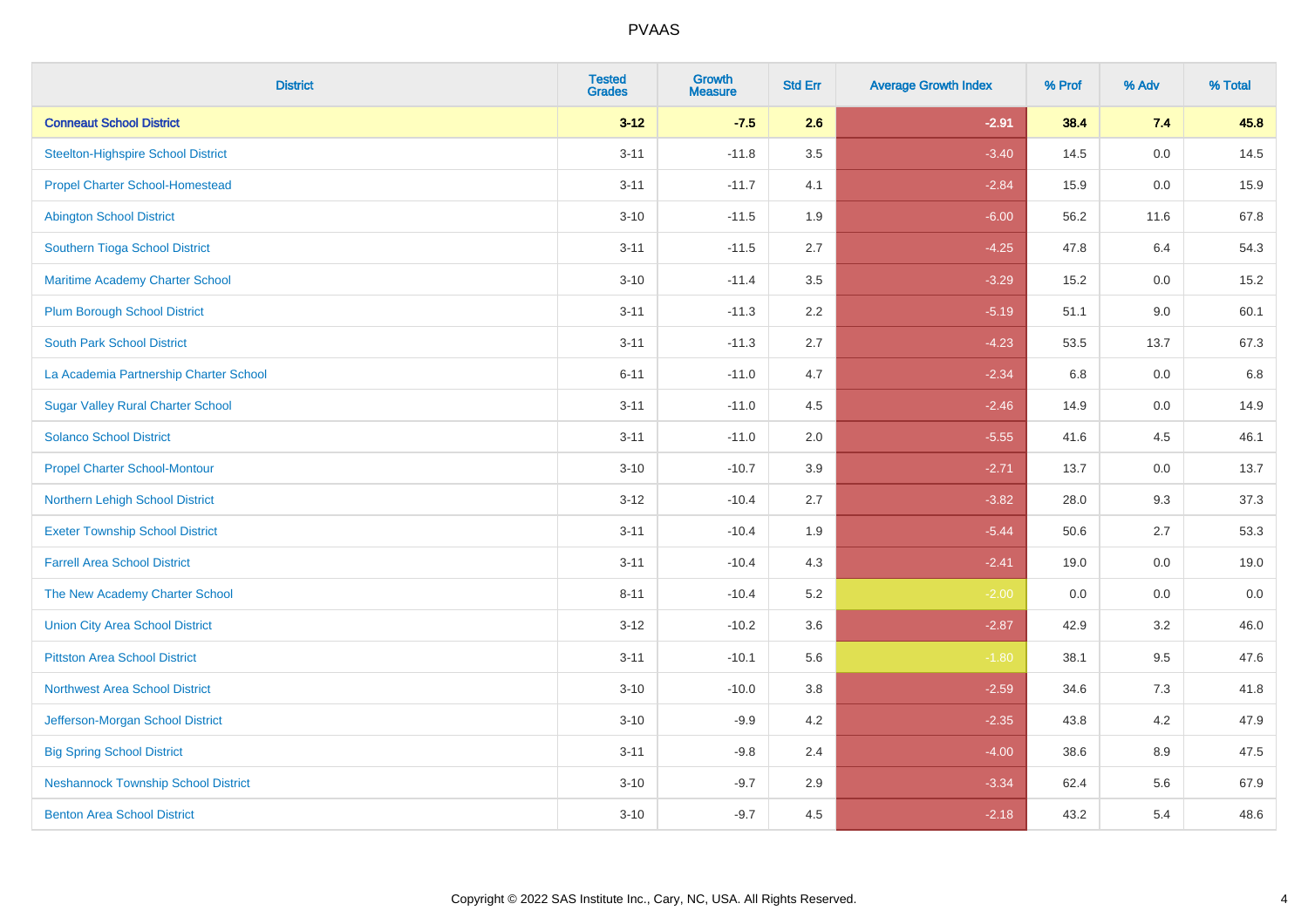| <b>District</b>                               | <b>Tested</b><br><b>Grades</b> | <b>Growth</b><br><b>Measure</b> | <b>Std Err</b> | <b>Average Growth Index</b> | % Prof | % Adv   | % Total |
|-----------------------------------------------|--------------------------------|---------------------------------|----------------|-----------------------------|--------|---------|---------|
| <b>Conneaut School District</b>               | $3 - 12$                       | $-7.5$                          | 2.6            | $-2.91$                     | 38.4   | 7.4     | 45.8    |
| <b>Chambersburg Area School District</b>      | $3 - 11$                       | $-9.5$                          | 1.3            | $-7.20$                     | 42.7   | 8.6     | 51.4    |
| <b>Redbank Valley School District</b>         | $3 - 11$                       | $-9.5$                          | 3.4            | $-2.77$                     | 31.5   | 4.9     | 36.4    |
| <b>Clearfield Area School District</b>        | $3 - 10$                       | $-9.4$                          | 2.6            | $-3.56$                     | 43.0   | 3.1     | 46.1    |
| <b>Carmichaels Area School District</b>       | $3 - 10$                       | $-9.3$                          | 3.3            | $-2.81$                     | 35.1   | 1.4     | 36.5    |
| <b>Berwick Area School District</b>           | $3 - 11$                       | $-9.3$                          | 2.6            | $-3.59$                     | 42.1   | 5.5     | 47.6    |
| <b>Bradford Area School District</b>          | $3 - 12$                       | $-9.3$                          | 2.4            | $-3.87$                     | 45.8   | 8.3     | 54.2    |
| <b>North East School District</b>             | $3 - 11$                       | $-9.3$                          | 3.1            | $-3.02$                     | 62.6   | 14.4    | 77.0    |
| <b>Innovative Arts Academy Charter School</b> | $6 - 11$                       | $-9.1$                          | 3.7            | $-2.44$                     | 9.5    | 0.0     | 9.5     |
| <b>Mahanoy Area School District</b>           | $3 - 10$                       | $-9.0$                          | 3.6            | $-2.49$                     | 26.2   | 1.6     | 27.9    |
| <b>Aliquippa School District</b>              | $3 - 11$                       | $-9.0$                          | 4.2            | $-2.14$                     | 11.0   | 0.0     | 11.0    |
| Philadelphia Academy Charter School           | $3 - 11$                       | $-8.9$                          | 2.9            | $-3.04$                     | 50.5   | 2.9     | 53.4    |
| South Allegheny School District               | $3 - 11$                       | $-8.8$                          | 3.2            | $-2.70$                     | 40.5   | $0.0\,$ | 40.5    |
| <b>North Star School District</b>             | $3 - 11$                       | $-8.7$                          | 3.5            | $-2.51$                     | 47.8   | 6.0     | 53.7    |
| <b>Palisades School District</b>              | $3 - 11$                       | $-8.7$                          | 2.8            | $-3.06$                     | 53.8   | 6.7     | 60.5    |
| <b>Milton Area School District</b>            | $3 - 11$                       | $-8.7$                          | 2.5            | $-3.52$                     | 45.4   | $6.9\,$ | 52.3    |
| <b>Chartiers-Houston School District</b>      | $3 - 10$                       | $-8.6$                          | 3.5            | $-2.41$                     | 59.7   | 4.5     | 64.2    |
| <b>Lampeter-Strasburg School District</b>     | $3 - 12$                       | $-8.6$                          | 2.0            | $-4.33$                     | 55.1   | 9.8     | 64.8    |
| <b>West Middlesex Area School District</b>    | $3 - 10$                       | $-8.4$                          | 3.8            | $-2.21$                     | 34.9   | 2.8     | 37.6    |
| <b>Elizabeth Forward School District</b>      | $3 - 11$                       | $-8.4$                          | 2.4            | $-3.41$                     | 51.7   | 4.0     | 55.7    |
| <b>Southmoreland School District</b>          | $3 - 11$                       | $-8.3$                          | 3.6            | $-2.32$                     | 56.8   | 7.2     | 64.0    |
| <b>Tamaqua Area School District</b>           | $3 - 12$                       | $-8.2$                          | 2.5            | $-3.24$                     | 44.5   | 1.9     | 46.4    |
| <b>Muncy School District</b>                  | $3 - 11$                       | $-8.1$                          | 3.7            | $-2.21$                     | 42.0   | 3.8     | 45.8    |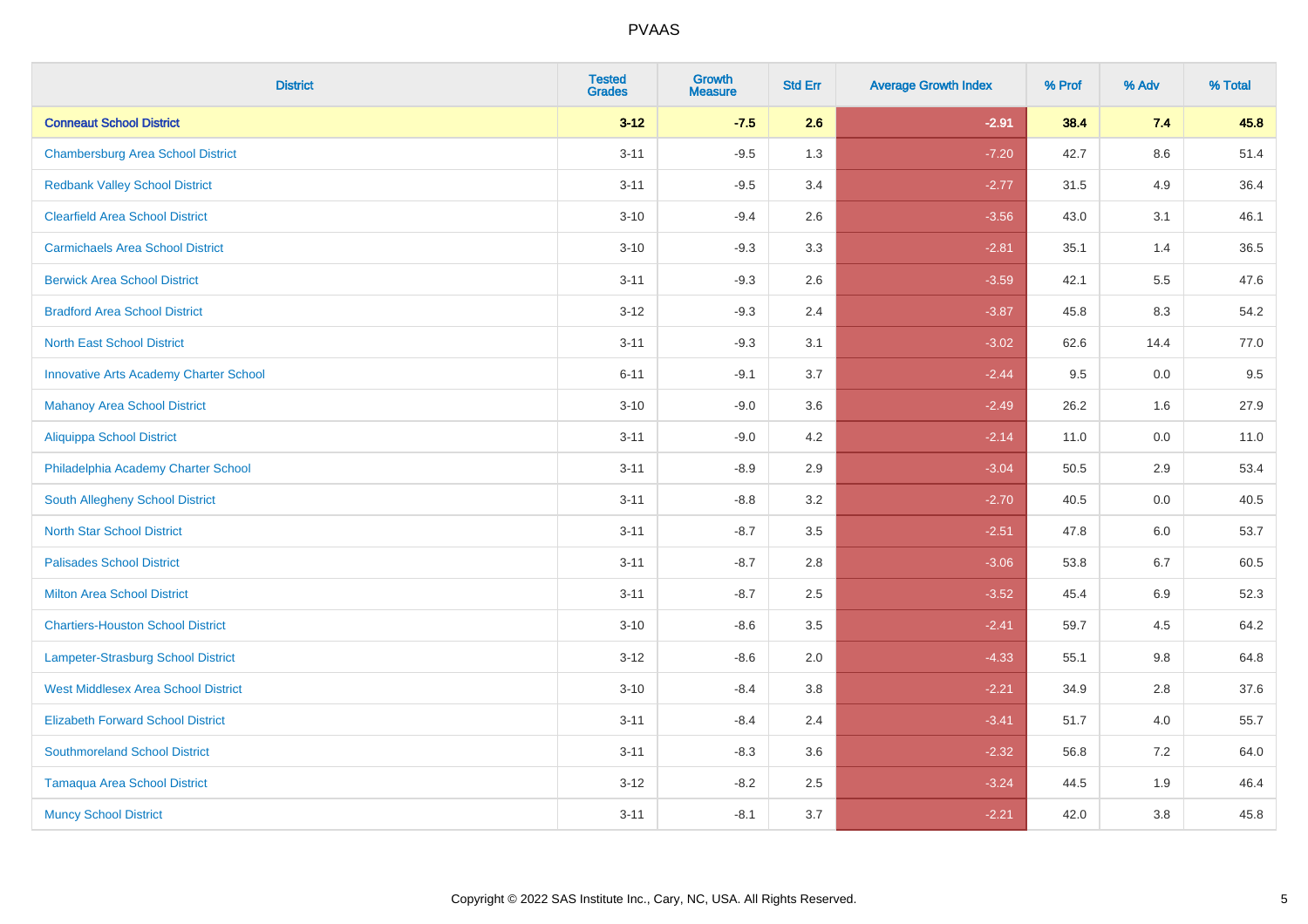| <b>District</b>                              | <b>Tested</b><br><b>Grades</b> | Growth<br><b>Measure</b> | <b>Std Err</b> | <b>Average Growth Index</b> | % Prof | % Adv   | % Total |
|----------------------------------------------|--------------------------------|--------------------------|----------------|-----------------------------|--------|---------|---------|
| <b>Conneaut School District</b>              | $3 - 12$                       | $-7.5$                   | 2.6            | $-2.91$                     | 38.4   | 7.4     | 45.8    |
| <b>Portage Area School District</b>          | $3 - 10$                       | $-8.1$                   | 3.6            | $-2.26$                     | 40.6   | 9.4     | 50.0    |
| <b>Blairsville-Saltsburg School District</b> | $3 - 11$                       | $-8.0$                   | 3.0            | $-2.68$                     | 37.3   | 7.0     | 44.3    |
| <b>Western Beaver County School District</b> | $3 - 11$                       | $-7.8$                   | 4.2            | $-1.87$                     | 56.5   | $6.5\,$ | 63.0    |
| <b>Shamokin Area School District</b>         | $3 - 11$                       | $-7.7$                   | 4.8            | $-1.60$                     | 38.1   | 3.2     | 41.3    |
| <b>Pine Grove Area School District</b>       | $3 - 11$                       | $-7.7$                   | 2.9            | $-2.66$                     | 42.3   | 7.7     | 50.0    |
| <b>Dunmore School District</b>               | $3 - 11$                       | $-7.7$                   | 2.9            | $-2.62$                     | 34.0   | 7.2     | 41.2    |
| <b>Penn Hills School District</b>            | $3 - 11$                       | $-7.6$                   | 2.6            | $-2.94$                     | 33.1   | 0.7     | 33.8    |
| <b>Mohawk Area School District</b>           | $3 - 11$                       | $-7.5$                   | 3.1            | $-2.45$                     | 49.4   | 11.0    | 60.4    |
| Northern Tioga School District               | $3 - 12$                       | $-7.5$                   | 2.8            | $-2.64$                     | 54.0   | 1.2     | 55.2    |
| <b>Conneaut School District</b>              | $3 - 12$                       | $-7.5$                   | 2.6            | $-2.91$                     | 38.4   | 7.4     | 45.8    |
| <b>Highlands School District</b>             | $3 - 11$                       | $-7.4$                   | 2.7            | $-2.76$                     | 44.4   | 3.7     | 48.2    |
| <b>Williams Valley School District</b>       | $3 - 11$                       | $-7.3$                   | 3.4            | $-2.13$                     | 23.2   | 0.0     | 23.2    |
| <b>California Area School District</b>       | $3 - 10$                       | $-7.3$                   | 3.6            | $-2.02$                     | 42.6   | 9.8     | 52.5    |
| <b>Forest Hills School District</b>          | $3 - 11$                       | $-7.3$                   | 2.7            | $-2.74$                     | 41.1   | 13.7    | 54.8    |
| <b>Interboro School District</b>             | $3 - 12$                       | $-7.3$                   | 2.1            | $-3.43$                     | 46.6   | 4.8     | 51.4    |
| <b>Brownsville Area School District</b>      | $3 - 12$                       | $-7.2$                   | 3.9            | $-1.83$                     | 34.4   | 6.1     | 40.5    |
| <b>Windber Area School District</b>          | $3 - 11$                       | $-7.2$                   | 3.2            | $-2.24$                     | 55.4   | 7.2     | 62.6    |
| <b>Wallenpaupack Area School District</b>    | $3 - 11$                       | $-7.1$                   | 2.3            | $-3.09$                     | 40.8   | 2.4     | 43.1    |
| <b>Freedom Area School District</b>          | $3 - 11$                       | $-7.1$                   | 3.0            | $-2.37$                     | 43.8   | 4.2     | 47.9    |
| <b>Harbor Creek School District</b>          | $3 - 11$                       | $-7.1$                   | 2.7            | $-2.67$                     | 48.8   | 15.2    | 64.0    |
| <b>Moshannon Valley School District</b>      | $3 - 10$                       | $-7.0$                   | 3.4            | $-2.01$                     | 48.5   | 0.0     | 48.5    |
| <b>Penn-Delco School District</b>            | $3 - 11$                       | $-6.8$                   | 1.9            | $-3.51$                     | 46.6   | 3.2     | 49.8    |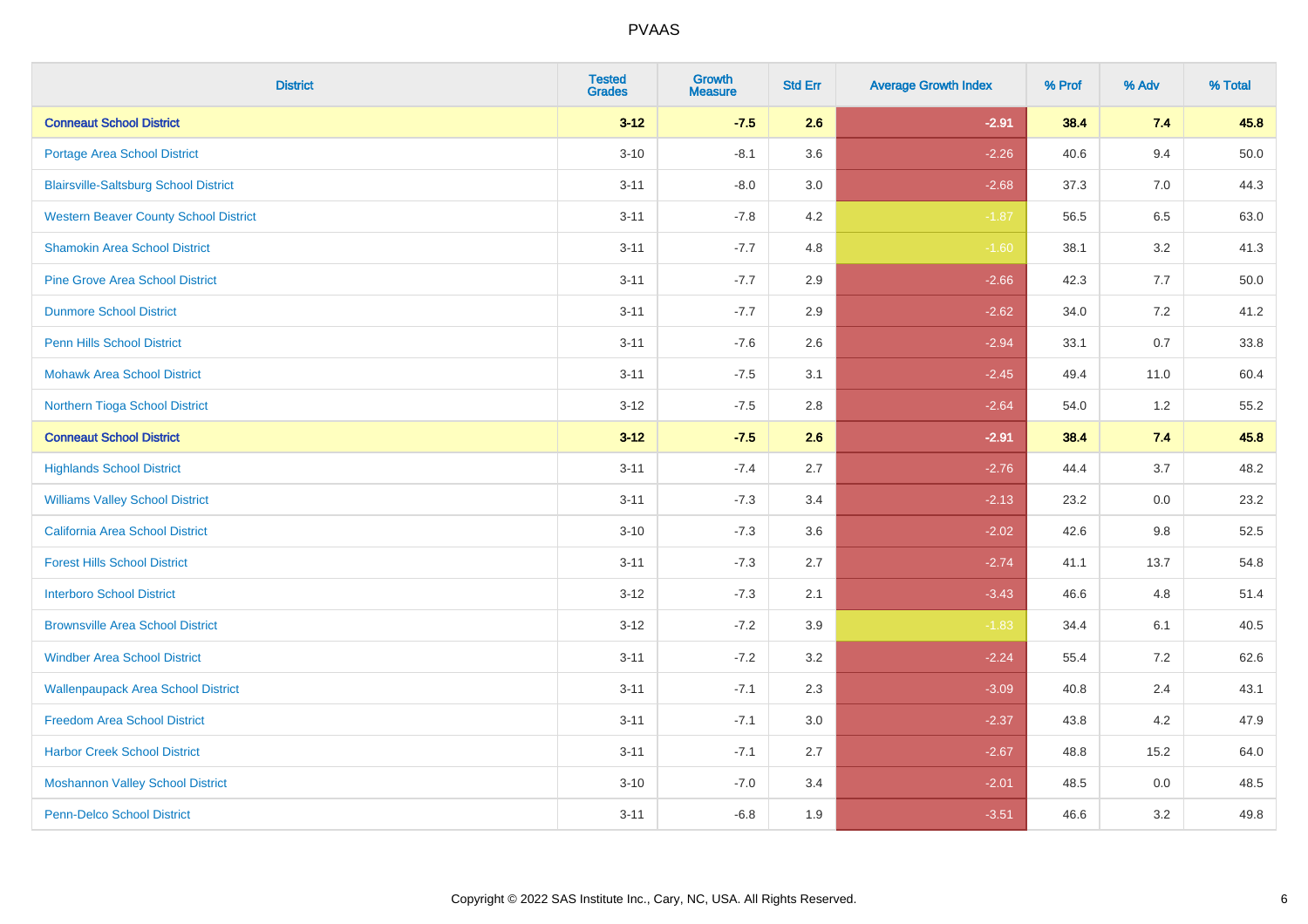| <b>District</b>                                   | <b>Tested</b><br><b>Grades</b> | Growth<br><b>Measure</b> | <b>Std Err</b> | <b>Average Growth Index</b> | % Prof | % Adv   | % Total |
|---------------------------------------------------|--------------------------------|--------------------------|----------------|-----------------------------|--------|---------|---------|
| <b>Conneaut School District</b>                   | $3 - 12$                       | $-7.5$                   | 2.6            | $-2.91$                     | 38.4   | 7.4     | 45.8    |
| <b>Yough School District</b>                      | $3 - 10$                       | $-6.6$                   | 2.7            | $-2.43$                     | 50.8   | 4.0     | 54.8    |
| <b>Butler Area School District</b>                | $3 - 11$                       | $-6.5$                   | 1.5            | $-4.26$                     | 42.5   | 9.4     | 51.9    |
| <b>Executive Education Academy Charter School</b> | $3 - 10$                       | $-6.5$                   | 3.1            | $-2.08$                     | 23.7   | $2.2\,$ | 25.8    |
| <b>New Castle Area School District</b>            | $3 - 12$                       | $-6.4$                   | 2.4            | $-2.66$                     | 32.5   | 4.3     | 36.8    |
| <b>Tri-Valley School District</b>                 | $3 - 10$                       | $-6.4$                   | 4.1            | $-1.57$                     | 37.0   | 4.4     | 41.3    |
| <b>Slippery Rock Area School District</b>         | $3 - 11$                       | $-6.3$                   | 2.5            | $-2.51$                     | 56.2   | 9.5     | 65.7    |
| <b>Upper Dauphin Area School District</b>         | $3 - 11$                       | $-6.3$                   | 3.2            | $-1.98$                     | 37.4   | 4.8     | 42.2    |
| <b>East Allegheny School District</b>             | $3 - 11$                       | $-6.3$                   | 3.3            | $-1.87$                     | 31.9   | 9.7     | 41.7    |
| <b>Dubois Area School District</b>                | $3 - 11$                       | $-6.2$                   | 2.0            | $-3.07$                     | 50.9   | 13.4    | 64.3    |
| <b>Mount Union Area School District</b>           | $3 - 10$                       | $-6.1$                   | 3.1            | $-1.97$                     | 32.2   | 3.4     | 35.6    |
| <b>Waynesboro Area School District</b>            | $3 - 12$                       | $-6.1$                   | 1.9            | $-3.20$                     | 50.0   | 6.8     | 56.8    |
| <b>East Lycoming School District</b>              | $3 - 11$                       | $-6.0$                   | 2.7            | $-2.24$                     | 48.3   | 4.2     | 52.5    |
| <b>Karns City Area School District</b>            | $3 - 11$                       | $-6.0$                   | 2.9            | $-2.03$                     | 53.1   | 8.3     | 61.5    |
| <b>Forest City Regional School District</b>       | $3 - 12$                       | $-6.0$                   | 3.0            | $-1.96$                     | 44.1   | 0.0     | 44.1    |
| <b>Old Forge School District</b>                  | $3 - 12$                       | $-5.9$                   | 3.4            | $-1.73$                     | 52.9   | 7.1     | 60.0    |
| <b>Shade-Central City School District</b>         | $3 - 11$                       | $-5.9$                   | 4.6            | $-1.28$                     | 27.8   | 0.0     | 27.8    |
| <b>Fort Cherry School District</b>                | $3 - 10$                       | $-5.9$                   | 3.8            | $-1.56$                     | 55.2   | 5.2     | 60.3    |
| <b>Universal Audenried Charter School</b>         | $9 - 11$                       | $-5.8$                   | 2.4            | $-2.40$                     | 14.6   | 0.0     | 14.6    |
| Jim Thorpe Area School District                   | $3 - 11$                       | $-5.8$                   | 2.7            | $-2.19$                     | 33.3   | 7.4     | 40.7    |
| <b>Blue Mountain School District</b>              | $3 - 10$                       | $-5.8$                   | 2.3            | $-2.56$                     | 46.6   | 8.5     | 55.1    |
| Susquehanna Township School District              | $3 - 12$                       | $-5.8$                   | 2.7            | $-2.17$                     | 36.0   | 5.6     | 41.6    |
| <b>Ferndale Area School District</b>              | $3 - 10$                       | $-5.8$                   | 4.3            | $-1.33$                     | 40.0   | 0.0     | 40.0    |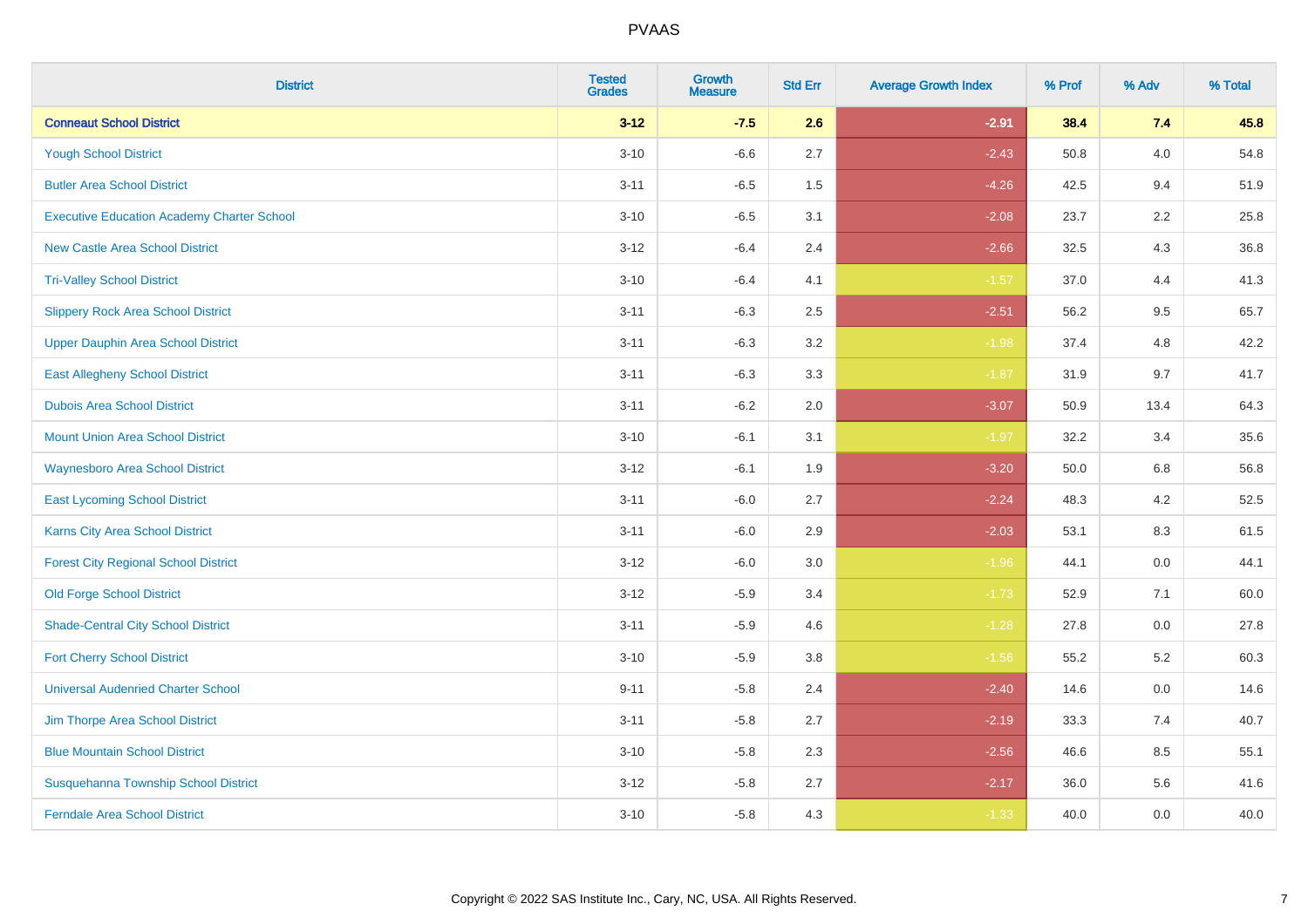| <b>District</b>                                | <b>Tested</b><br><b>Grades</b> | Growth<br><b>Measure</b> | <b>Std Err</b> | <b>Average Growth Index</b> | % Prof | % Adv   | % Total |
|------------------------------------------------|--------------------------------|--------------------------|----------------|-----------------------------|--------|---------|---------|
| <b>Conneaut School District</b>                | $3 - 12$                       | $-7.5$                   | 2.6            | $-2.91$                     | 38.4   | 7.4     | 45.8    |
| <b>Pequea Valley School District</b>           | $3 - 11$                       | $-5.8$                   | 3.2            | $-1.80$                     | 39.8   | 9.1     | 48.9    |
| <b>Austin Area School District</b>             | $3 - 11$                       | $-5.7$                   | 6.4            | $-0.90$                     | 33.3   | 5.6     | 38.9    |
| <b>Carbon Career &amp; Technical Institute</b> | $9 - 11$                       | $-5.7$                   | 3.6            | $-1.59$                     | 34.5   | $1.2\,$ | 35.7    |
| <b>Claysburg-Kimmel School District</b>        | $3 - 11$                       | $-5.7$                   | 4.0            | $-1.42$                     | 42.9   | 8.2     | 51.0    |
| South Williamsport Area School District        | $3 - 10$                       | $-5.7$                   | 2.5            | $-2.30$                     | 45.5   | 4.5     | 50.0    |
| <b>Fairfield Area School District</b>          | $3 - 11$                       | $-5.6$                   | 3.4            | $-1.66$                     | 57.9   | 4.0     | 61.8    |
| <b>Canton Area School District</b>             | $3 - 11$                       | $-5.5$                   | 3.2            | $-1.75$                     | 40.7   | 2.3     | 43.0    |
| <b>Bermudian Springs School District</b>       | $3 - 11$                       | $-5.5$                   | 2.9            | $-1.94$                     | 56.4   | 6.8     | 63.2    |
| <b>Montrose Area School District</b>           | $3 - 10$                       | $-5.5$                   | 3.0            | $-1.82$                     | 46.7   | 5.4     | 52.2    |
| <b>Trinity Area School District</b>            | $3 - 11$                       | $-5.4$                   | 2.0            | $-2.71$                     | 48.3   | 11.8    | 60.1    |
| Imhotep Institute Charter High School          | $9 - 11$                       | $-5.3$                   | 5.8            | $-0.92$                     | 25.0   | 0.0     | 25.0    |
| <b>Corry Area School District</b>              | $3 - 11$                       | $-5.3$                   | 2.6            | $-2.03$                     | 38.5   | 6.0     | 44.5    |
| <b>Carlisle Area School District</b>           | $3 - 11$                       | $-5.3$                   | 1.9            | $-2.81$                     | 54.0   | 6.3     | 60.3    |
| <b>Indiana Area School District</b>            | $3 - 11$                       | $-5.3$                   | 2.3            | $-2.28$                     | 47.6   | 18.4    | 66.1    |
| <b>Middletown Area School District</b>         | $3 - 11$                       | $-5.3$                   | 2.6            | $-2.05$                     | 46.4   | 5.3     | 51.7    |
| <b>Brentwood Borough School District</b>       | $3 - 11$                       | $-5.3$                   | 3.0            | $-1.72$                     | 52.0   | 6.1     | 58.2    |
| Perseus House Charter School Of Excellence     | $6 - 11$                       | $-5.2$                   | 3.0            | $-1.72$                     | 16.5   | 0.0     | 16.5    |
| <b>Keystone Central School District</b>        | $3 - 11$                       | $-5.1$                   | 2.0            | $-2.46$                     | 44.7   | 4.6     | 49.4    |
| <b>Upper Moreland Township School District</b> | $3 - 11$                       | $-5.0$                   | 2.2            | $-2.31$                     | 57.9   | 4.0     | 61.9    |
| <b>Mount Pleasant Area School District</b>     | $3 - 11$                       | $-5.0$                   | 2.6            | $-1.93$                     | 52.6   | 0.0     | 52.6    |
| <b>Washington School District</b>              | $3 - 11$                       | $-4.9$                   | 2.8            | $-1.76$                     | 30.1   | 2.4     | 32.5    |
| <b>Brandywine Heights Area School District</b> | $3 - 11$                       | $-4.9$                   | 2.7            | $-1.81$                     | 49.2   | 8.2     | 57.4    |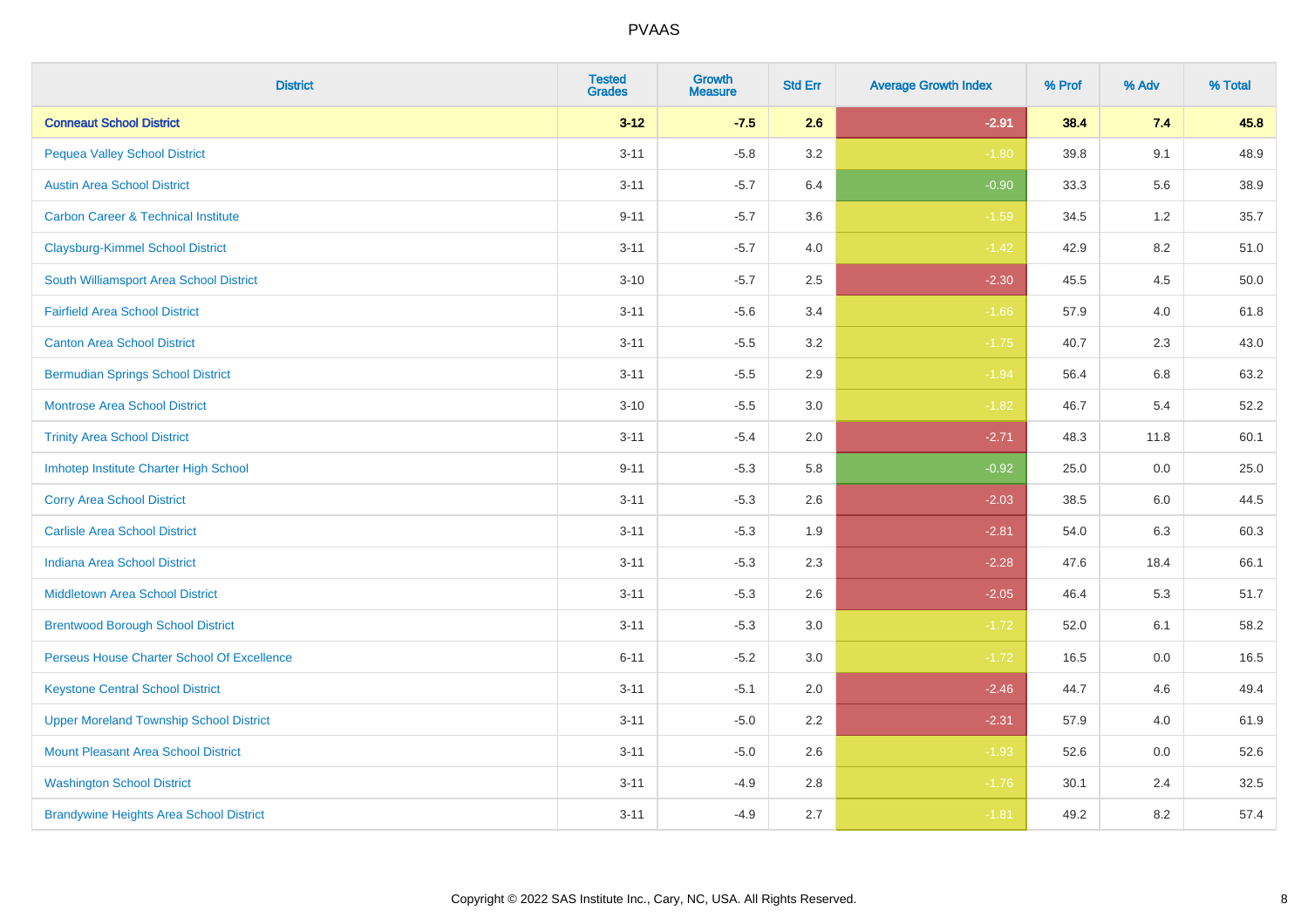| <b>District</b>                               | <b>Tested</b><br><b>Grades</b> | Growth<br><b>Measure</b> | <b>Std Err</b> | <b>Average Growth Index</b> | % Prof | % Adv   | % Total |
|-----------------------------------------------|--------------------------------|--------------------------|----------------|-----------------------------|--------|---------|---------|
| <b>Conneaut School District</b>               | $3 - 12$                       | $-7.5$                   | 2.6            | $-2.91$                     | 38.4   | 7.4     | 45.8    |
| <b>Juniata County School District</b>         | $3 - 12$                       | $-4.9$                   | 2.1            | $-2.26$                     | 38.5   | 2.9     | 41.4    |
| <b>Central Columbia School District</b>       | $3 - 12$                       | $-4.8$                   | 2.6            | $-1.86$                     | 53.7   | 14.8    | 68.5    |
| Nazareth Area School District                 | $3 - 11$                       | $-4.7$                   | 1.7            | $-2.82$                     | 59.2   | $9.9\,$ | 69.0    |
| <b>Boyertown Area School District</b>         | $3 - 11$                       | $-4.7$                   | 1.5            | $-3.17$                     | 55.2   | 11.3    | 66.5    |
| <b>Apollo-Ridge School District</b>           | $3 - 12$                       | $-4.7$                   | 3.7            | $-1.24$                     | 50.0   | 10.0    | 60.0    |
| <b>Crawford Central School District</b>       | $3 - 11$                       | $-4.7$                   | 2.2            | $-2.15$                     | 40.6   | 10.5    | 51.1    |
| <b>Riverview School District</b>              | $3 - 11$                       | $-4.6$                   | 3.8            | $-1.20$                     | 57.9   | 15.8    | 73.7    |
| <b>West Greene School District</b>            | $3 - 11$                       | $-4.5$                   | 4.3            | $-1.04$                     | 36.6   | 7.3     | 43.9    |
| <b>Greensburg Salem School District</b>       | $3 - 11$                       | $-4.4$                   | 2.4            | $-1.88$                     | 47.6   | 4.9     | 52.4    |
| <b>Coatesville Area School District</b>       | $3 - 11$                       | $-4.4$                   | 1.7            | $-2.62$                     | 36.3   | 4.2     | 40.5    |
| <b>Quakertown Community School District</b>   | $3 - 12$                       | $-4.4$                   | 1.6            | $-2.70$                     | 56.5   | 10.0    | 66.6    |
| <b>Somerset Area School District</b>          | $3 - 11$                       | $-4.4$                   | 2.3            | $-1.93$                     | 44.4   | 14.9    | 59.3    |
| <b>Gillingham Charter School</b>              | $3 - 11$                       | $-4.4$                   | 5.6            | $-0.77$                     | 20.8   | 8.3     | 29.2    |
| <b>Forest Area School District</b>            | $3 - 11$                       | $-4.4$                   | 5.4            | $-0.81$                     | 36.2   | 2.1     | 38.3    |
| Jeannette City School District                | $3 - 11$                       | $-4.3$                   | 3.8            | $-1.13$                     | 46.7   | 7.5     | 54.2    |
| <b>Antietam School District</b>               | $3 - 10$                       | $-4.3$                   | 3.8            | $-1.13$                     | 36.4   | 5.4     | 41.8    |
| <b>Oxford Area School District</b>            | $3 - 11$                       | $-4.3$                   | 1.9            | $-2.26$                     | 41.3   | 8.0     | 49.3    |
| <b>Bristol Borough School District</b>        | $3 - 12$                       | $-4.3$                   | 3.4            | $-1.27$                     | 39.7   | 1.3     | 41.0    |
| <b>Turkeyfoot Valley Area School District</b> | $3 - 12$                       | $-4.3$                   | 5.6            | $-0.76$                     | 22.0   | 5.1     | 27.1    |
| <b>Troy Area School District</b>              | $3 - 10$                       | $-4.3$                   | 3.4            | $-1.26$                     | 43.2   | 5.7     | 48.9    |
| East Pennsboro Area School District           | $3 - 11$                       | $-4.2$                   | 2.5            | $-1.71$                     | 60.8   | 8.5     | 69.3    |
| <b>Ellwood City Area School District</b>      | $3 - 11$                       | $-4.2$                   | 3.2            | $-1.29$                     | 54.1   | 14.1    | 68.2    |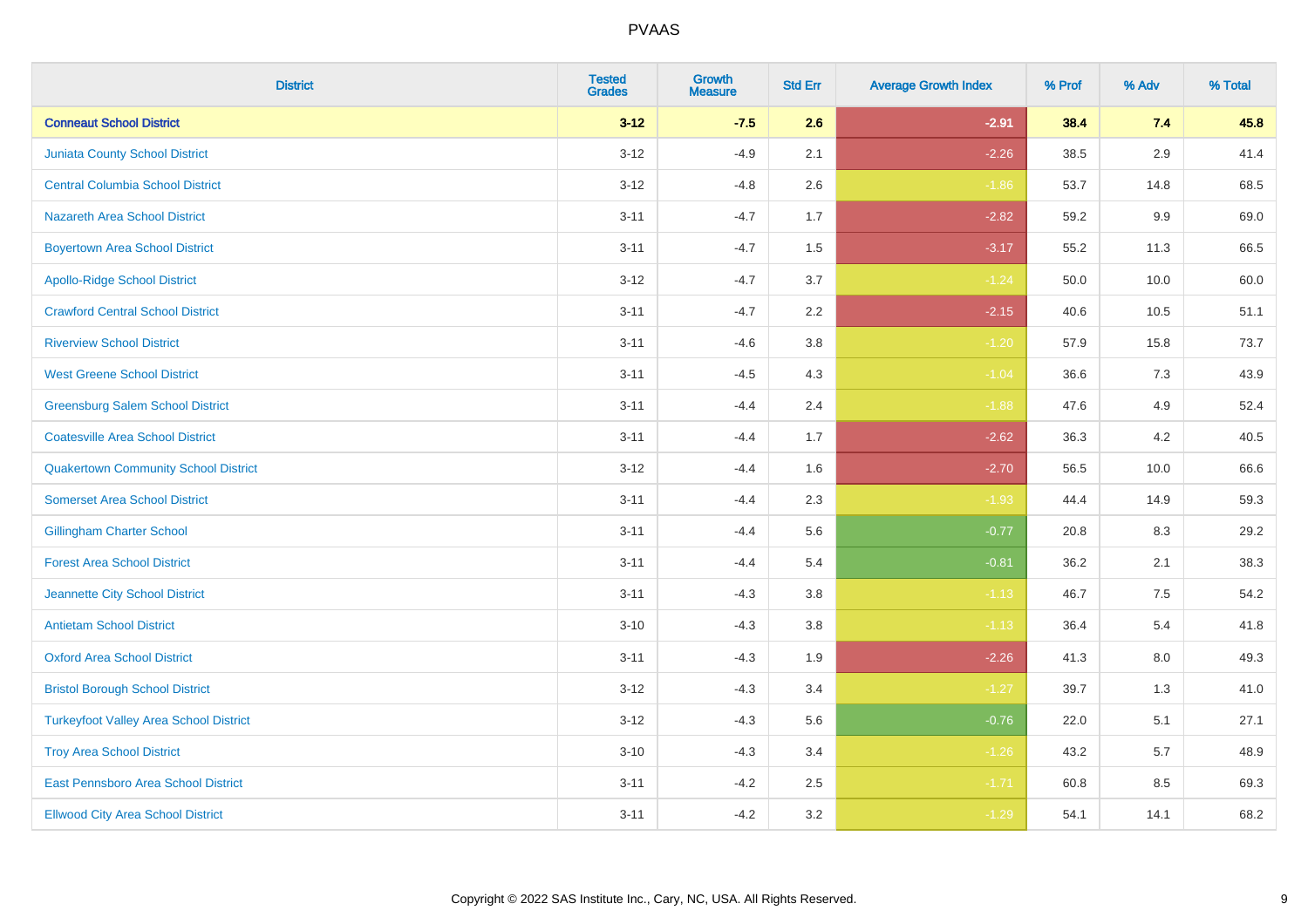| <b>District</b>                                                       | <b>Tested</b><br><b>Grades</b> | <b>Growth</b><br><b>Measure</b> | <b>Std Err</b> | <b>Average Growth Index</b> | % Prof | % Adv   | % Total |
|-----------------------------------------------------------------------|--------------------------------|---------------------------------|----------------|-----------------------------|--------|---------|---------|
| <b>Conneaut School District</b>                                       | $3 - 12$                       | $-7.5$                          | 2.6            | $-2.91$                     | 38.4   | 7.4     | 45.8    |
| <b>MaST Community Charter School</b>                                  | $3 - 10$                       | $-4.1$                          | 2.7            | $-1.52$                     | 44.0   | 9.5     | 53.4    |
| <b>Easton Area School District</b>                                    | $3 - 12$                       | $-4.1$                          | 1.4            | $-2.91$                     | 39.9   | 4.0     | 43.9    |
| <b>Cambria Heights School District</b>                                | $3 - 10$                       | $-4.1$                          | 3.1            | $-1.32$                     | 51.0   | $6.0\,$ | 57.0    |
| <b>Elk Lake School District</b>                                       | $3 - 11$                       | $-4.0$                          | 3.3            | $-1.23$                     | 46.2   | 3.3     | 49.4    |
| <b>Pottstown School District</b>                                      | $3 - 12$                       | $-4.0$                          | 2.4            | $-1.68$                     | 29.8   | 1.2     | 31.0    |
| <b>Gettysburg Area School District</b>                                | $3 - 11$                       | $-4.0$                          | 2.1            | $-1.89$                     | 45.3   | 14.0    | 59.3    |
| Preparatory Charter School Of Mathematics, Science, Tech, And Careers | $9 - 10$                       | $-4.0$                          | 2.5            | $-1.59$                     | 15.0   | 0.0     | 15.0    |
| <b>Sullivan County School District</b>                                | $3 - 10$                       | $-4.0$                          | 4.4            | $-0.90$                     | 66.7   | 2.6     | 69.2    |
| <b>Westmont Hilltop School District</b>                               | $3 - 11$                       | $-4.0$                          | 2.8            | $-1.40$                     | 36.3   | 13.3    | 49.6    |
| Juniata Valley School District                                        | $3 - 11$                       | $-3.9$                          | 3.5            | $-1.10$                     | 44.4   | 3.5     | 47.8    |
| <b>Big Beaver Falls Area School District</b>                          | $3 - 11$                       | $-3.9$                          | 3.3            | $-1.18$                     | 34.1   | 3.5     | 37.6    |
| <b>York Co School Of Technology</b>                                   | $9 - 12$                       | $-3.8$                          | 1.7            | $-2.22$                     | 39.1   | 5.6     | 44.7    |
| <b>Valley Grove School District</b>                                   | $3 - 10$                       | $-3.7$                          | 3.7            | $-1.01$                     | 51.2   | 6.1     | 57.3    |
| <b>Kane Area School District</b>                                      | $3 - 10$                       | $-3.7$                          | 3.2            | $-1.17$                     | 39.5   | 9.9     | 49.4    |
| <b>Conemaugh Township Area School District</b>                        | $3 - 12$                       | $-3.7$                          | 3.4            | $-1.09$                     | 53.8   | 17.6    | 71.4    |
| <b>Kiski Area School District</b>                                     | $3 - 11$                       | $-3.7$                          | 2.0            | $-1.86$                     | 57.4   | 10.4    | 67.8    |
| <b>Twin Valley School District</b>                                    | $3 - 12$                       | $-3.6$                          | 2.1            | $-1.69$                     | 49.6   | 7.1     | 56.8    |
| <b>Perkiomen Valley School District</b>                               | $3 - 11$                       | $-3.5$                          | 1.6            | $-2.18$                     | 53.8   | 13.4    | 67.2    |
| <b>Fannett-Metal School District</b>                                  | $3 - 11$                       | $-3.4$                          | 5.1            | $-0.67$                     | 38.7   | 8.1     | 46.8    |
| <b>Chestnut Ridge School District</b>                                 | $3 - 12$                       | $-3.4$                          | 2.9            | $-1.17$                     | 46.6   | 5.8     | 52.4    |
| <b>Pittsburgh School District</b>                                     | $3 - 11$                       | $-3.3$                          | 1.1            | $-3.04$                     | 33.9   | 8.2     | 42.1    |
| <b>Riverside School District</b>                                      | $3 - 11$                       | $-3.2$                          | 3.0            | $-1.09$                     | 43.0   | 9.0     | 52.0    |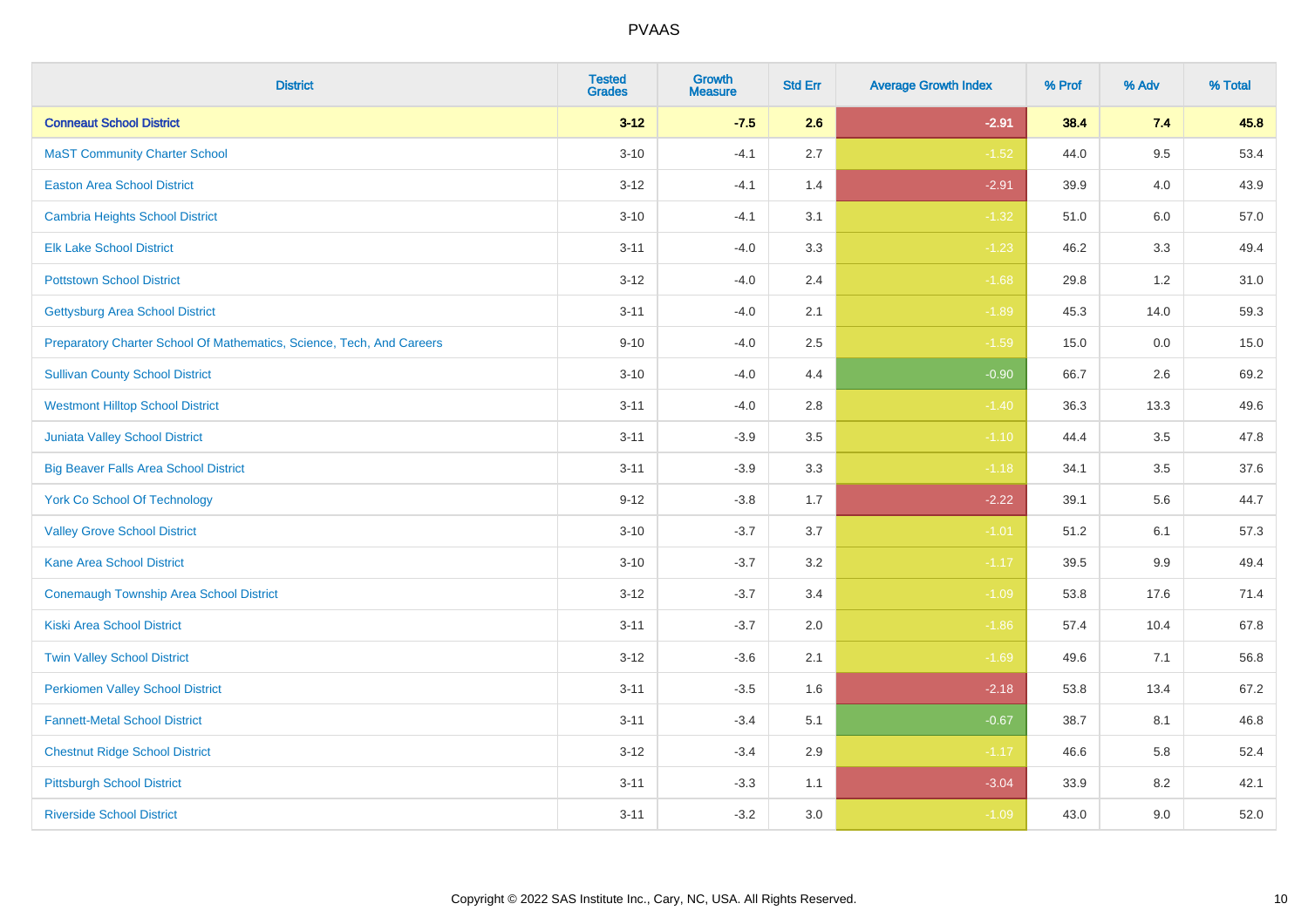| <b>District</b>                                         | <b>Tested</b><br><b>Grades</b> | Growth<br><b>Measure</b> | <b>Std Err</b> | <b>Average Growth Index</b> | % Prof | % Adv   | % Total |
|---------------------------------------------------------|--------------------------------|--------------------------|----------------|-----------------------------|--------|---------|---------|
| <b>Conneaut School District</b>                         | $3 - 12$                       | $-7.5$                   | 2.6            | $-2.91$                     | 38.4   | 7.4     | 45.8    |
| <b>Conemaugh Valley School District</b>                 | $3 - 12$                       | $-3.2$                   | 4.1            | $-0.78$                     | 48.2   | 5.6     | 53.7    |
| <b>Columbia Borough School District</b>                 | $3 - 12$                       | $-3.1$                   | 3.5            | $-0.89$                     | 29.5   | 1.9     | 31.4    |
| <b>Northeast Bradford School District</b>               | $3 - 10$                       | $-3.1$                   | 4.0            | $-0.78$                     | 33.9   | 3.4     | 37.3    |
| <b>Greater Johnstown School District</b>                | $3 - 11$                       | $-3.1$                   | 2.6            | $-1.19$                     | 26.1   | 0.0     | 26.1    |
| <b>Greencastle-Antrim School District</b>               | $3 - 11$                       | $-3.0$                   | 2.2            | $-1.36$                     | 62.4   | $9.9\,$ | 72.3    |
| Center For Student Learning Charter School At Pennsbury | $6 - 12$                       | $-2.9$                   | 6.1            | $-0.47$                     | 42.9   | $0.0\,$ | 42.9    |
| <b>Scranton School District</b>                         | $3 - 12$                       | $-2.9$                   | 2.4            | $-1.22$                     | 45.6   | 3.6     | 49.1    |
| Oil City Area School District                           | $3 - 11$                       | $-2.9$                   | 2.6            | $-1.08$                     | 44.4   | 5.8     | 50.2    |
| <b>Quaker Valley School District</b>                    | $3 - 11$                       | $-2.8$                   | $2.6\,$        | $-1.08$                     | 55.2   | 13.2    | 68.4    |
| <b>Susquehanna Community School District</b>            | $3 - 11$                       | $-2.8$                   | 4.2            | $-0.66$                     | 49.4   | 6.9     | 56.3    |
| <b>Chichester School District</b>                       | $3 - 11$                       | $-2.7$                   | 2.3            | $-1.17$                     | 44.6   | 6.6     | 51.2    |
| <b>Lewisburg Area School District</b>                   | $3 - 11$                       | $-2.7$                   | 2.6            | $-1.03$                     | 57.0   | 18.5    | 75.6    |
| Shenango Area School District                           | $3 - 11$                       | $-2.6$                   | 3.3            | $-0.79$                     | 50.6   | 13.9    | 64.6    |
| <b>Charleroi School District</b>                        | $3 - 11$                       | $-2.6$                   | 3.0            | $-0.86$                     | 55.7   | 7.4     | 63.1    |
| <b>Dallas School District</b>                           | $3 - 11$                       | $-2.5$                   | 2.2            | $-1.12$                     | 54.9   | 7.6     | 62.4    |
| <b>Clarion-Limestone Area School District</b>           | $3 - 12$                       | $-2.5$                   | 4.1            | $-0.60$                     | 56.8   | 6.8     | 63.6    |
| North Pocono School District                            | $3 - 11$                       | $-2.3$                   | 3.4            | $-0.68$                     | 52.0   | 16.4    | 68.5    |
| <b>Wyoming Valley West School District</b>              | $3 - 11$                       | $-2.2$                   | 2.4            | $-0.91$                     | 49.4   | 3.0     | 52.4    |
| <b>Burgettstown Area School District</b>                | $3 - 11$                       | $-2.1$                   | 3.4            | $-0.62$                     | 50.0   | 1.4     | 51.4    |
| <b>Bald Eagle Area School District</b>                  | $3 - 11$                       | $-2.1$                   | 2.7            | $-0.75$                     | 48.4   | 9.4     | 57.7    |
| Huntingdon Area School District                         | $3 - 11$                       | $-2.0$                   | 2.7            | $-0.72$                     | 36.8   | 10.3    | 47.0    |
| <b>Hope For Hyndman Charter School</b>                  | $3 - 11$                       | $-2.0$                   | 6.1            | $-0.32$                     | 33.3   | 0.0     | 33.3    |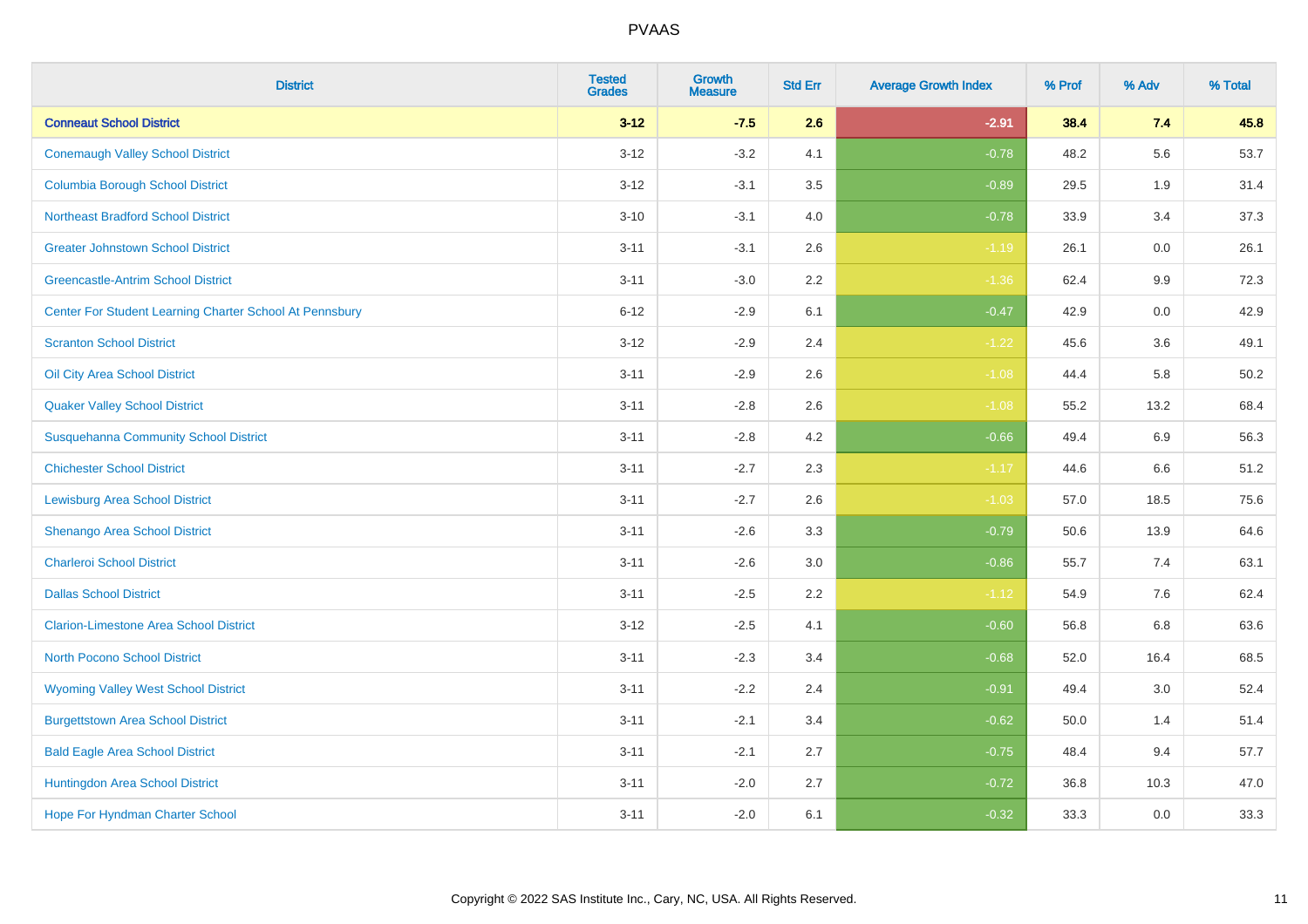| <b>District</b>                          | <b>Tested</b><br><b>Grades</b> | Growth<br><b>Measure</b> | <b>Std Err</b> | <b>Average Growth Index</b> | % Prof | % Adv   | % Total |
|------------------------------------------|--------------------------------|--------------------------|----------------|-----------------------------|--------|---------|---------|
| <b>Conneaut School District</b>          | $3 - 12$                       | $-7.5$                   | 2.6            | $-2.91$                     | 38.4   | 7.4     | 45.8    |
| <b>Montour School District</b>           | $3 - 11$                       | $-1.8$                   | 2.1            | $-0.88$                     | 61.4   | 15.1    | 76.5    |
| <b>North Hills School District</b>       | $3 - 11$                       | $-1.8$                   | 1.8            | $-0.96$                     | 59.1   | 14.1    | 73.2    |
| <b>Phoenixville Area School District</b> | $3 - 11$                       | $-1.7$                   | 2.1            | $-0.83$                     | 59.9   | 10.6    | 70.5    |
| <b>Chartiers Valley School District</b>  | $3 - 11$                       | $-1.7$                   | 2.0            | $-0.81$                     | 54.7   | 8.4     | 63.1    |
| <b>Mid Valley School District</b>        | $3 - 10$                       | $-1.7$                   | 3.0            | $-0.55$                     | 45.1   | 7.8     | 52.9    |
| South Side Area School District          | $3 - 11$                       | $-1.6$                   | 3.3            | $-0.48$                     | 50.0   | $6.8\,$ | 56.8    |
| <b>Cornell School District</b>           | $3 - 11$                       | $-1.6$                   | 5.0            | $-0.32$                     | 33.8   | 1.5     | 35.4    |
| <b>Lehighton Area School District</b>    | $3 - 11$                       | $-1.6$                   | 2.3            | $-0.70$                     | 51.1   | 5.6     | 56.7    |
| <b>Central Greene School District</b>    | $3 - 11$                       | $-1.6$                   | 2.8            | $-0.55$                     | 54.2   | 2.8     | 57.0    |
| <b>Lebanon School District</b>           | $3 - 11$                       | $-1.6$                   | 1.9            | $-0.80$                     | 24.4   | 2.6     | 27.0    |
| <b>Sharpsville Area School District</b>  | $3 - 11$                       | $-1.4$                   | 3.5            | $-0.40$                     | 55.2   | 13.4    | 68.7    |
| <b>Seneca Valley School District</b>     | $3 - 11$                       | $-1.4$                   | 1.4            | $-0.99$                     | 57.2   | 11.4    | 68.6    |
| <b>Cheltenham School District</b>        | $3 - 11$                       | $-1.4$                   | 2.1            | $-0.67$                     | 46.1   | 10.0    | 56.1    |
| <b>Wyoming Area School District</b>      | $3 - 10$                       | $-1.3$                   | 2.6            | $-0.50$                     | 53.8   | 10.8    | 64.6    |
| <b>Bellwood-Antis School District</b>    | $3 - 10$                       | $-1.2$                   | 3.2            | $-0.39$                     | 55.1   | 10.1    | 65.2    |
| <b>Palmerton Area School District</b>    | $3 - 11$                       | $-1.2$                   | 3.0            | $-0.39$                     | 57.4   | 5.0     | 62.4    |
| Mt Lebanon School District               | $3 - 11$                       | $-1.0$                   | 1.5            | $-0.70$                     | 61.9   | 24.0    | 85.9    |
| North Schuylkill School District         | $3 - 11$                       | $-1.0$                   | 2.4            | $-0.42$                     | 41.8   | 5.1     | 46.8    |
| <b>Manheim Township School District</b>  | $3 - 12$                       | $-0.9$                   | 1.6            | $-0.58$                     | 53.2   | 15.5    | 68.7    |
| <b>Lakeview School District</b>          | $3 - 11$                       | $-0.9$                   | 3.7            | $-0.24$                     | 60.3   | $3.2\,$ | 63.5    |
| <b>Glendale School District</b>          | $3 - 10$                       | $-0.9$                   | 3.7            | $-0.24$                     | 50.0   | 5.4     | 55.4    |
| <b>Conewago Valley School District</b>   | $3 - 12$                       | $-0.9$                   | 2.0            | $-0.45$                     | 51.7   | 9.6     | 61.3    |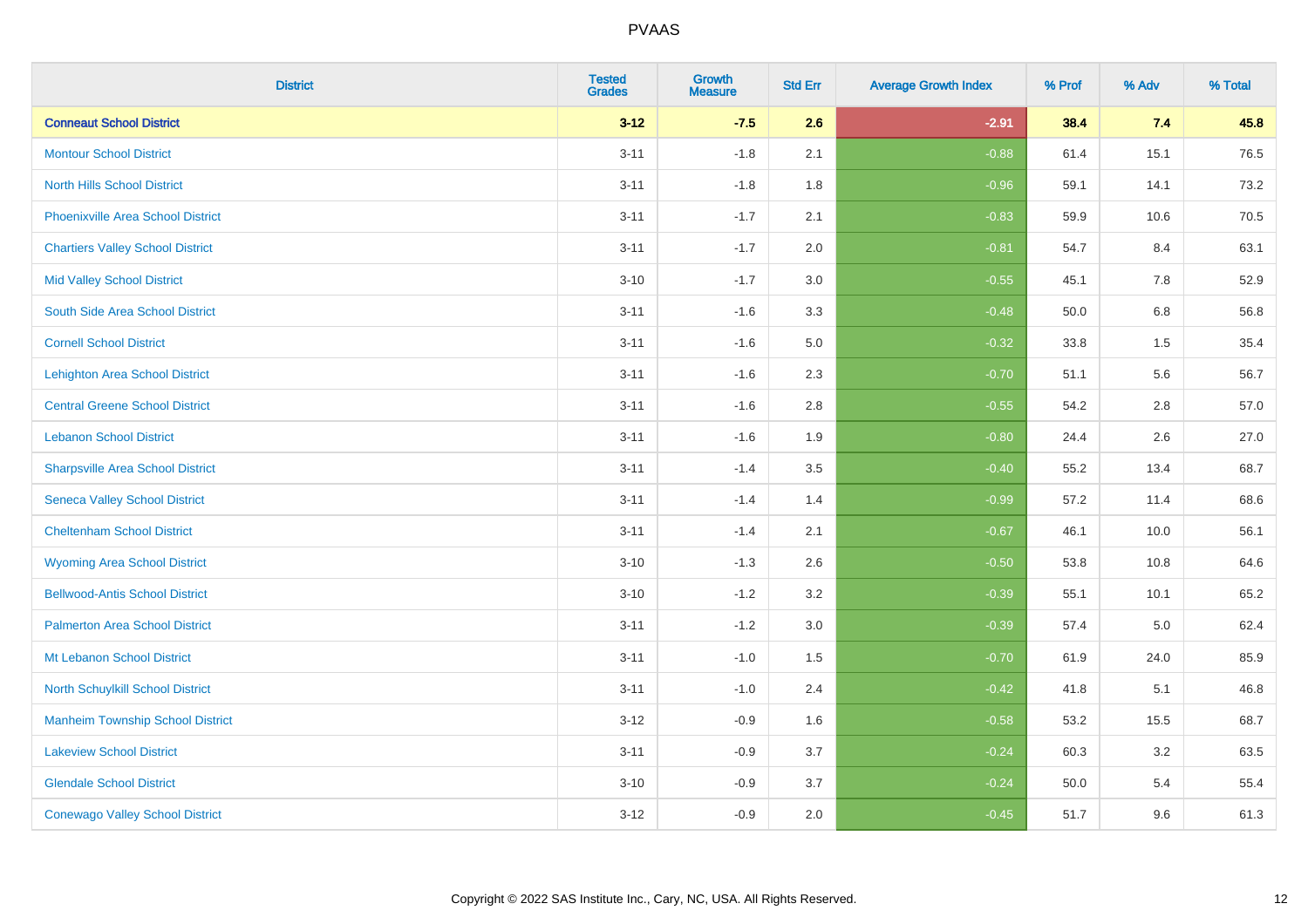| <b>District</b>                                    | <b>Tested</b><br><b>Grades</b> | <b>Growth</b><br><b>Measure</b> | <b>Std Err</b> | <b>Average Growth Index</b> | % Prof | % Adv | % Total |
|----------------------------------------------------|--------------------------------|---------------------------------|----------------|-----------------------------|--------|-------|---------|
| <b>Conneaut School District</b>                    | $3 - 12$                       | $-7.5$                          | 2.6            | $-2.91$                     | 38.4   | 7.4   | 45.8    |
| <b>Elizabethtown Area School District</b>          | $3 - 12$                       | $-0.9$                          | 1.9            | $-0.47$                     | 50.0   | 11.2  | 61.2    |
| <b>Millville Area School District</b>              | $3 - 12$                       | $-0.9$                          | 4.7            | $-0.18$                     | 51.4   | 5.4   | 56.8    |
| <b>Bangor Area School District</b>                 | $3 - 12$                       | $-0.9$                          | 2.0            | $-0.43$                     | 44.3   | 4.7   | 49.0    |
| <b>Canon-Mcmillan School District</b>              | $3 - 11$                       | $-0.8$                          | 1.6            | $-0.50$                     | 58.7   | 15.9  | 74.6    |
| <b>Shaler Area School District</b>                 | $3 - 11$                       | $-0.8$                          | 1.9            | $-0.43$                     | 49.1   | 9.6   | 58.7    |
| Albert Gallatin Area School District               | $3 - 11$                       | $-0.8$                          | 2.4            | $-0.32$                     | 54.5   | 10.0  | 64.6    |
| <b>Westinghouse Arts Academy Charter School</b>    | $9 - 10$                       | $-0.7$                          | 3.6            | $-0.19$                     | 59.2   | 8.4   | 67.6    |
| <b>Achievement House Charter School</b>            | $7 - 11$                       | $-0.7$                          | 4.0            | $-0.17$                     | 32.5   | 2.6   | 35.1    |
| <b>Otto-Eldred School District</b>                 | $3 - 11$                       | $-0.7$                          | 4.2            | $-0.15$                     | 56.2   | 6.2   | 62.5    |
| <b>Panther Valley School District</b>              | $3 - 12$                       | $-0.6$                          | 3.3            | $-0.19$                     | 47.9   | 4.3   | 52.1    |
| <b>Tuscarora School District</b>                   | $3 - 11$                       | $-0.6$                          | 2.3            | $-0.27$                     | 45.1   | 8.1   | 53.2    |
| <b>Girard School District</b>                      | $3 - 11$                       | $-0.6$                          | 2.7            | $-0.22$                     | 53.9   | 15.6  | 69.6    |
| <b>Mount Carmel Area School District</b>           | $3 - 11$                       | $-0.6$                          | 3.1            | $-0.18$                     | 45.3   | 2.1   | 47.4    |
| <b>Central Fulton School District</b>              | $3 - 11$                       | $-0.5$                          | 3.5            | $-0.14$                     | 51.4   | 8.6   | 60.0    |
| Philadelphia Electrical & Tech Charter High School | $10 - 10$                      | $-0.5$                          | 2.9            | $-0.15$                     | 8.8    | 0.0   | $8.8\,$ |
| <b>Blue Ridge School District</b>                  | $3 - 11$                       | $-0.5$                          | 3.6            | $-0.12$                     | 44.6   | 3.1   | 47.7    |
| <b>Oley Valley School District</b>                 | $3 - 11$                       | $-0.4$                          | 2.8            | $-0.15$                     | 43.1   | 12.9  | 56.0    |
| <b>Harrisburg City School District</b>             | $3 - 11$                       | $-0.4$                          | 2.1            | $-0.19$                     | 15.1   | 0.4   | 15.5    |
| <b>Penn Manor School District</b>                  | $3 - 11$                       | $-0.4$                          | 1.6            | $-0.25$                     | 51.9   | 12.6  | 64.5    |
| New Kensington-Arnold School District              | $3 - 11$                       | $-0.4$                          | 3.8            | $-0.10$                     | 40.7   | 3.7   | 44.4    |
| <b>Crestwood School District</b>                   | $3 - 11$                       | $-0.4$                          | 2.4            | $-0.17$                     | 57.4   | 17.0  | 74.4    |
| <b>Southern Lehigh School District</b>             | $3 - 11$                       | $-0.4$                          | 2.3            | $-0.17$                     | 66.1   | 11.9  | 78.0    |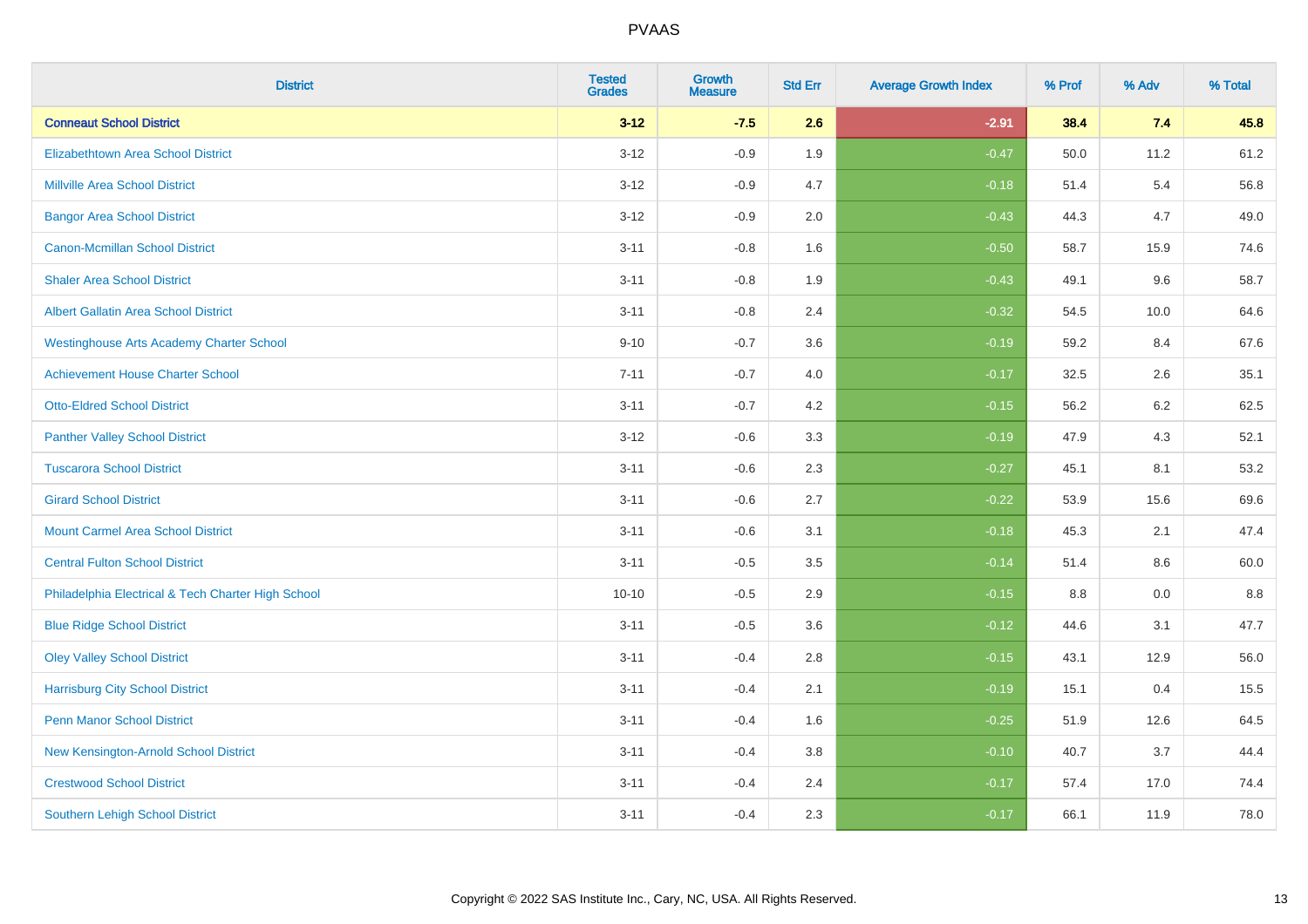| <b>District</b>                          | <b>Tested</b><br><b>Grades</b> | <b>Growth</b><br><b>Measure</b> | <b>Std Err</b> | <b>Average Growth Index</b> | % Prof | % Adv   | % Total |
|------------------------------------------|--------------------------------|---------------------------------|----------------|-----------------------------|--------|---------|---------|
| <b>Conneaut School District</b>          | $3 - 12$                       | $-7.5$                          | 2.6            | $-2.91$                     | 38.4   | 7.4     | 45.8    |
| <b>Bellefonte Area School District</b>   | $3 - 11$                       | $-0.4$                          | 2.2            | $-0.17$                     | 47.6   | 10.6    | 58.2    |
| <b>Avella Area School District</b>       | $3 - 12$                       | $-0.3$                          | 4.7            | $-0.05$                     | 49.3   | 14.5    | 63.8    |
| <b>Chester-Upland School District</b>    | $3 - 11$                       | $-0.3$                          | 2.7            | $-0.09$                     | 13.8   | 0.8     | 14.6    |
| <b>Mercer Area School District</b>       | $3 - 11$                       | $-0.2$                          | 3.3            | $-0.06$                     | 56.0   | 8.0     | 64.0    |
| <b>Kutztown Area School District</b>     | $3 - 12$                       | $-0.2$                          | 3.2            | $-0.05$                     | 55.4   | 13.3    | 68.7    |
| <b>Warren County School District</b>     | $3 - 11$                       | $-0.1$                          | 1.8            | $-0.06$                     | 37.2   | 5.3     | 42.6    |
| <b>Susquenita School District</b>        | $3 - 11$                       | $-0.1$                          | 2.8            | $-0.01$                     | 47.7   | 10.1    | 57.8    |
| <b>Penn Cambria School District</b>      | $3 - 11$                       | $-0.0$                          | 2.7            | $-0.01$                     | 61.5   | 7.7     | 69.2    |
| <b>Wilkes-Barre Area School District</b> | $3 - 11$                       | 0.1                             | 3.2            | 0.02                        | 35.5   | 5.4     | 40.9    |
| East Stroudsburg Area School District    | $3 - 11$                       | 0.1                             | 1.6            | 0.05                        | 45.8   | 7.8     | 53.6    |
| <b>Hempfield School District</b>         | $3 - 11$                       | 0.1                             | 1.4            | 0.08                        | 58.2   | 9.9     | 68.2    |
| <b>West Branch Area School District</b>  | $3 - 11$                       | 0.2                             | 3.8            | 0.05                        | 47.2   | 1.9     | 49.1    |
| Northern Lebanon School District         | $3 - 11$                       | 0.4                             | 2.5            | 0.15                        | 28.0   | $3.0\,$ | 31.0    |
| <b>Danville Area School District</b>     | $3 - 11$                       | 0.4                             | 2.6            | 0.15                        | 57.4   | 18.4    | 75.7    |
| <b>Jersey Shore Area School District</b> | $3 - 11$                       | 0.5                             | 2.6            | 0.21                        | 47.1   | 9.2     | 56.2    |
| <b>Reynolds School District</b>          | $3 - 10$                       | 0.5                             | 3.4            | 0.16                        | 52.1   | 7.0     | 59.2    |
| <b>Brockway Area School District</b>     | $3 - 11$                       | 0.6                             | 3.6            | 0.16                        | 49.2   | 7.7     | 56.9    |
| <b>Smethport Area School District</b>    | $3 - 12$                       | 0.6                             | 3.9            | 0.15                        | 37.0   | 1.8     | 38.9    |
| <b>Greater Latrobe School District</b>   | $3 - 11$                       | 0.6                             | 1.9            | 0.31                        | 55.5   | 14.1    | 69.5    |
| <b>Lower Dauphin School District</b>     | $3 - 11$                       | 0.6                             | 1.9            | 0.33                        | 49.2   | 12.6    | 61.8    |
| <b>Bloomsburg Area School District</b>   | $3 - 10$                       | 0.7                             | 3.0            | 0.23                        | 55.9   | 11.8    | 67.6    |
| Insight PA Cyber Charter School          | $3 - 11$                       | 0.7                             | 5.7            | 0.12                        | 50.0   | 4.8     | 54.8    |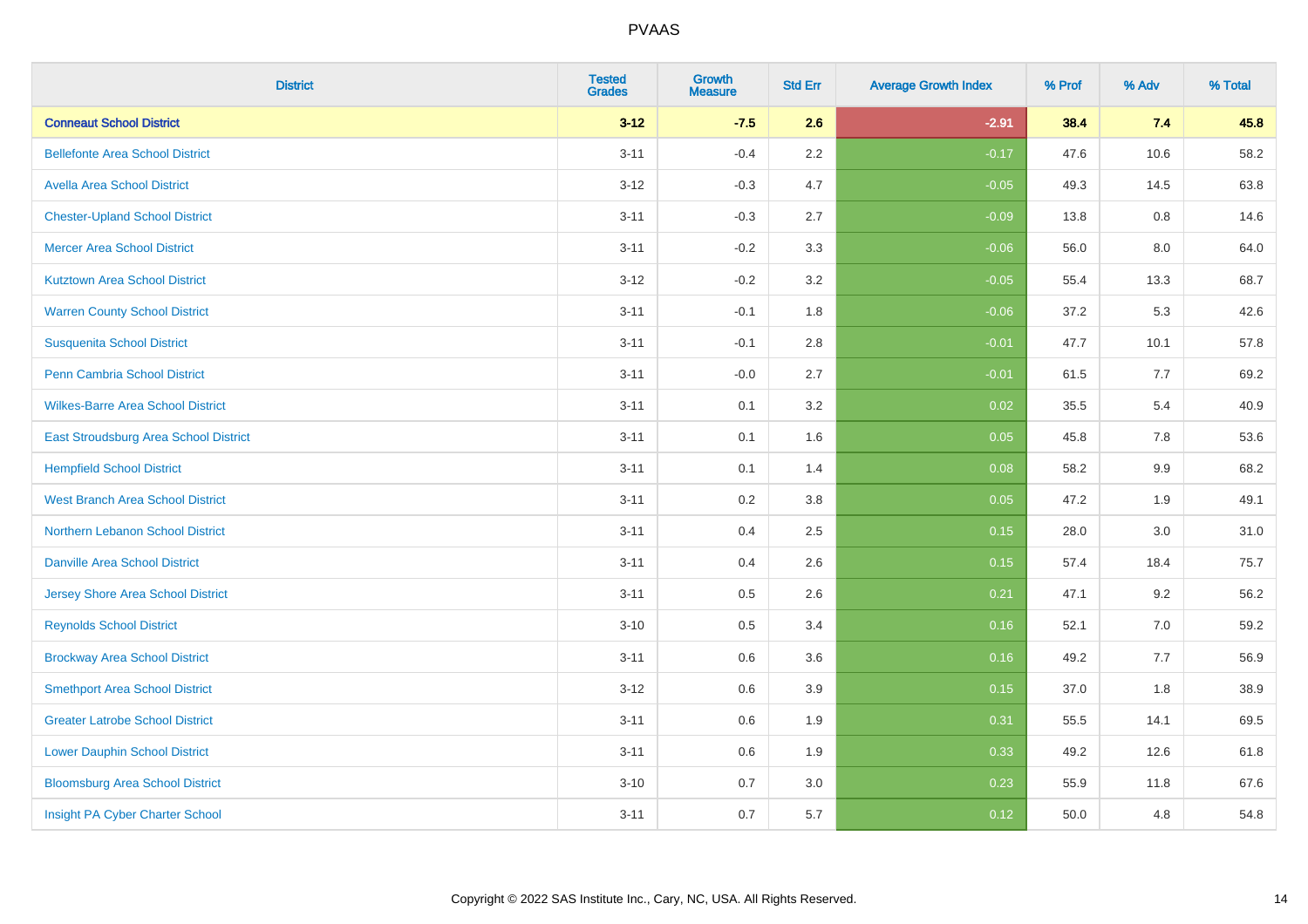| <b>District</b>                               | <b>Tested</b><br><b>Grades</b> | <b>Growth</b><br><b>Measure</b> | <b>Std Err</b> | <b>Average Growth Index</b> | % Prof | % Adv   | % Total |
|-----------------------------------------------|--------------------------------|---------------------------------|----------------|-----------------------------|--------|---------|---------|
| <b>Conneaut School District</b>               | $3 - 12$                       | $-7.5$                          | 2.6            | $-2.91$                     | 38.4   | 7.4     | 45.8    |
| Lehigh Valley Academy Regional Charter School | $3 - 11$                       | 0.7                             | 2.3            | 0.32                        | 46.3   | $5.0\,$ | 51.4    |
| <b>Greenville Area School District</b>        | $3 - 11$                       | 0.7                             | 2.9            | 0.26                        | 53.4   | 6.9     | 60.3    |
| <b>Gateway School District</b>                | $3 - 11$                       | 0.8                             | 2.2            | 0.38                        | 52.1   | 13.8    | 65.9    |
| <b>Wyomissing Area School District</b>        | $3 - 12$                       | 0.8                             | 2.6            | 0.33                        | 55.7   | 17.6    | 73.3    |
| <b>Wallingford-Swarthmore School District</b> | $3 - 10$                       | 0.9                             | 2.4            | 0.38                        | 64.4   | 22.7    | 87.1    |
| South Eastern School District                 | $3 - 11$                       | 0.9                             | 2.4            | 0.39                        | 54.8   | 6.6     | 61.4    |
| <b>Radnor Township School District</b>        | $3 - 12$                       | 1.0                             | 2.1            | 0.50                        | 65.0   | 23.2    | 88.2    |
| <b>Lakeland School District</b>               | $3 - 11$                       | 1.1                             | 2.8            | 0.38                        | 48.6   | 3.7     | 52.3    |
| <b>Upper Adams School District</b>            | $3 - 11$                       | 1.3                             | 2.9            | 0.47                        | 55.2   | 8.6     | 63.8    |
| <b>Schuylkill Valley School District</b>      | $3 - 11$                       | 1.4                             | 2.5            | 0.56                        | 55.1   | 10.2    | 65.3    |
| <b>Newport School District</b>                | $3 - 12$                       | 1.4                             | 3.5            | 0.41                        | 51.5   | 10.3    | 61.8    |
| <b>Tussey Mountain School District</b>        | $3 - 12$                       | 1.5                             | 3.7            | 0.40                        | 38.6   | 1.8     | 40.4    |
| <b>Central Bucks School District</b>          | $3 - 11$                       | 1.6                             | 0.9            | 1.66                        | 63.0   | 16.8    | 79.8    |
| <b>Bensalem Township School District</b>      | $3 - 11$                       | 1.6                             | 1.6            | 0.98                        | 38.8   | 8.3     | 47.1    |
| <b>Athens Area School District</b>            | $3 - 11$                       | 1.6                             | 2.5            | 0.64                        | 46.9   | $7.6\,$ | 54.5    |
| <b>Purchase Line School District</b>          | $3 - 12$                       | 1.7                             | 3.5            | 0.47                        | 43.1   | 5.4     | 48.5    |
| South Fayette Township School District        | $3 - 11$                       | 1.7                             | 2.0            | 0.88                        | 61.0   | 26.5    | 87.6    |
| <b>Baldwin-Whitehall School District</b>      | $3 - 11$                       | 1.8                             | 1.9            | 0.94                        | 58.6   | 8.6     | 67.1    |
| <b>Laurel School District</b>                 | $3 - 11$                       | 1.8                             | 3.1            | 0.59                        | 70.1   | 2.3     | 72.4    |
| <b>West Jefferson Hills School District</b>   | $3 - 11$                       | 1.8                             | 2.1            | 0.88                        | 55.7   | 20.8    | 76.4    |
| <b>Williamsport Area School District</b>      | $3 - 11$                       | 1.9                             | 1.8            | 1.04                        | 44.1   | 12.8    | 56.9    |
| <b>Union Area School District</b>             | $3 - 11$                       | 1.9                             | 4.3            | 0.44                        | 61.5   | 0.0     | 61.5    |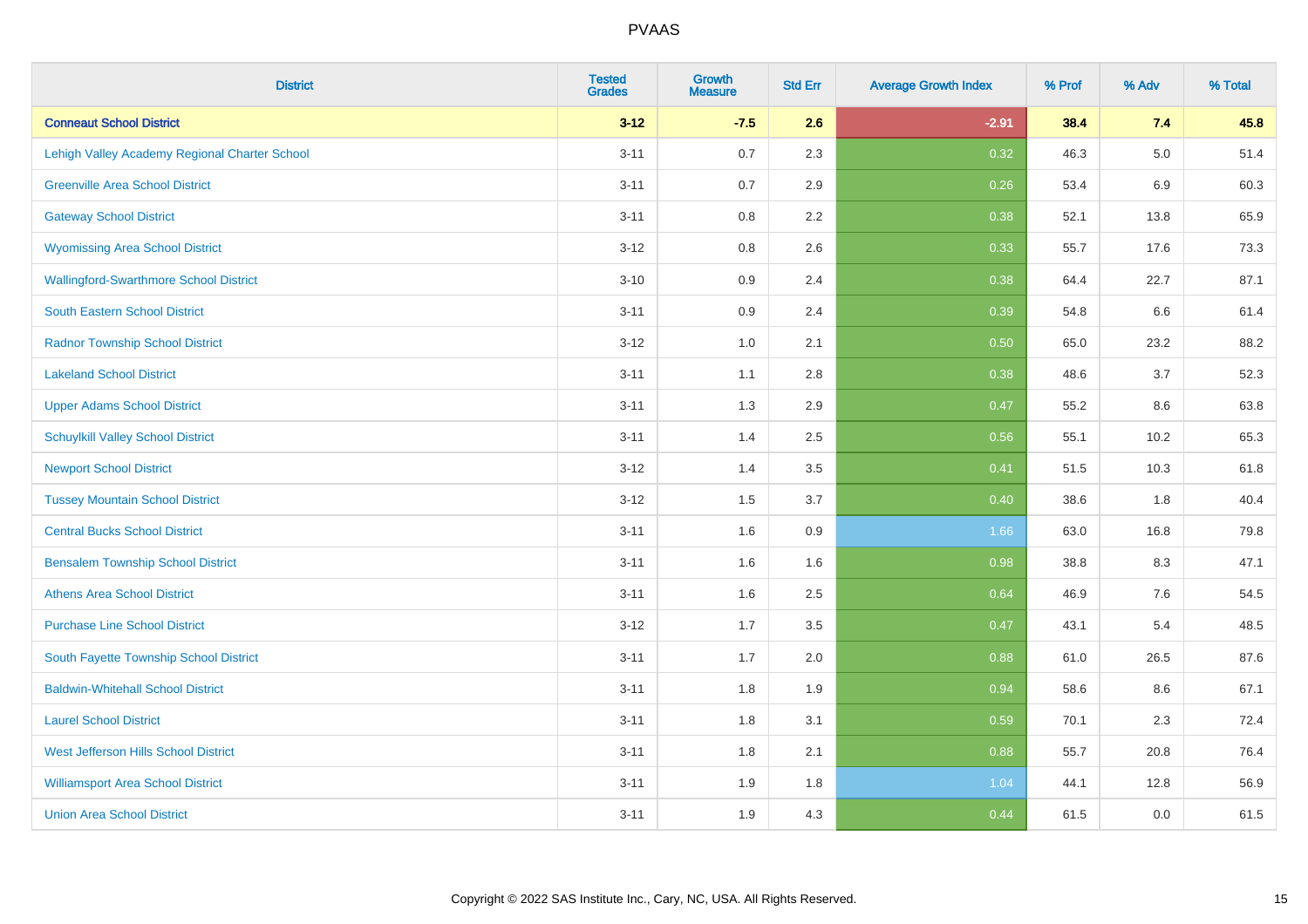| <b>District</b>                                | <b>Tested</b><br><b>Grades</b> | <b>Growth</b><br><b>Measure</b> | <b>Std Err</b> | <b>Average Growth Index</b> | % Prof | % Adv | % Total |
|------------------------------------------------|--------------------------------|---------------------------------|----------------|-----------------------------|--------|-------|---------|
| <b>Conneaut School District</b>                | $3 - 12$                       | $-7.5$                          | 2.6            | $-2.91$                     | 38.4   | 7.4   | 45.8    |
| <b>Franklin Regional School District</b>       | $3 - 11$                       | 2.0                             | 1.9            | 1.02                        | 66.7   | 15.5  | 82.1    |
| <b>Marple Newtown School District</b>          | $3 - 11$                       | 2.0                             | 2.4            | 0.81                        | 57.6   | 12.8  | 70.4    |
| <b>Lower Moreland Township School District</b> | $3 - 11$                       | 2.0                             | 2.2            | 0.95                        | 62.8   | 17.0  | 79.8    |
| <b>Mastery Charter School - Thomas Campus</b>  | $3 - 10$                       | 2.1                             | 6.2            | 0.33                        | 28.6   | 0.0   | 28.6    |
| <b>Mcguffey School District</b>                | $3 - 11$                       | 2.1                             | 2.6            | 0.81                        | 57.7   | 3.1   | 60.8    |
| <b>Manheim Central School District</b>         | $3 - 11$                       | 2.1                             | 2.1            | $1.01$                      | 53.2   | 11.6  | 64.8    |
| <b>United School District</b>                  | $3 - 11$                       | 2.1                             | 3.4            | 0.63                        | 60.3   | 6.6   | 66.9    |
| Northwestern Lehigh School District            | $3 - 11$                       | 2.2                             | 2.3            | 0.93                        | 53.3   | 9.7   | 63.0    |
| <b>Galeton Area School District</b>            | $3 - 11$                       | 2.2                             | 5.3            | 0.42                        | 41.3   | 4.4   | 45.6    |
| <b>Roberto Clemente Charter School</b>         | $3 - 12$                       | 2.2                             | 4.9            | 0.45                        | 27.5   | 5.0   | 32.5    |
| <b>Hanover Area School District</b>            | $3 - 11$                       | 2.2                             | 4.6            | 0.48                        | 42.9   | 5.7   | 48.6    |
| <b>Union School District</b>                   | $3 - 12$                       | 2.3                             | 4.2            | 0.54                        | 32.6   | 7.0   | 39.5    |
| <b>Tunkhannock Area School District</b>        | $3 - 11$                       | 2.3                             | 2.2            | 1.01                        | 44.9   | 9.6   | 54.6    |
| <b>Camp Hill School District</b>               | $3 - 12$                       | 2.3                             | 3.0            | 0.78                        | 53.6   | 17.5  | 71.1    |
| <b>Bedford Area School District</b>            | $3 - 11$                       | 2.5                             | 2.6            | 0.93                        | 48.5   | 10.0  | 58.5    |
| Mastery Charter High School-Lenfest Campus     | $7 - 11$                       | 2.5                             | 5.7            | 0.43                        | 40.0   | 0.0   | 40.0    |
| <b>Methacton School District</b>               | $3 - 11$                       | 2.5                             | 1.7            | 1.43                        | 62.5   | 16.4  | 79.0    |
| <b>Armstrong School District</b>               | $3 - 11$                       | 2.6                             | 1.7            | 1.53                        | 51.5   | 6.1   | 57.6    |
| <b>Hopewell Area School District</b>           | $3 - 11$                       | 2.6                             | 2.7            | 0.97                        | 58.4   | 4.0   | 62.4    |
| <b>Pottsgrove School District</b>              | $3 - 11$                       | 2.8                             | 2.0            | 1.35                        | 44.0   | 10.0  | 53.9    |
| <b>Forbes Road School District</b>             | $3 - 11$                       | 2.8                             | 5.1            | 0.56                        | 41.4   | 10.3  | 51.7    |
| <b>Central Cambria School District</b>         | $3 - 11$                       | 3.0                             | 2.5            | 1.17                        | 56.2   | 9.7   | 66.0    |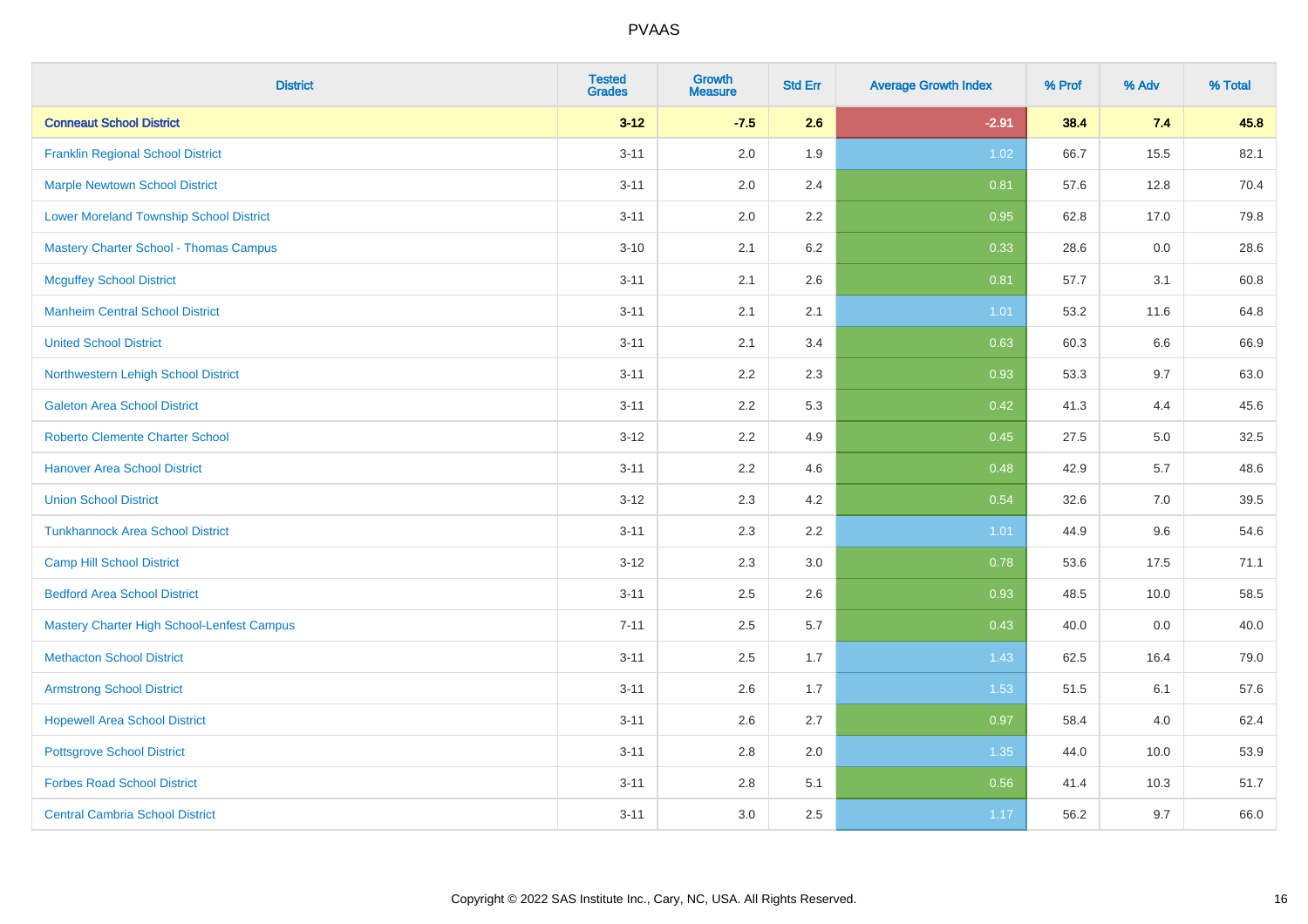| <b>District</b>                                    | <b>Tested</b><br><b>Grades</b> | <b>Growth</b><br><b>Measure</b> | <b>Std Err</b> | <b>Average Growth Index</b> | % Prof | % Adv | % Total |
|----------------------------------------------------|--------------------------------|---------------------------------|----------------|-----------------------------|--------|-------|---------|
| <b>Conneaut School District</b>                    | $3 - 12$                       | $-7.5$                          | 2.6            | $-2.91$                     | 38.4   | 7.4   | 45.8    |
| <b>General Mclane School District</b>              | $3 - 11$                       | 3.1                             | 2.9            | 1.07                        | 62.3   | 4.9   | 67.2    |
| <b>Millcreek Township School District</b>          | $3 - 11$                       | 3.1                             | 1.5            | 2.06                        | 55.6   | 14.2  | 69.7    |
| <b>Keystone School District</b>                    | $3 - 11$                       | 3.1                             | 3.3            | 0.94                        | 50.6   | 6.5   | 57.1    |
| <b>Pleasant Valley School District</b>             | $3 - 11$                       | 3.1                             | 2.0            | 1.57                        | 57.2   | 5.5   | 62.8    |
| <b>Donegal School District</b>                     | $3 - 12$                       | 3.1                             | 2.4            | 1.29                        | 60.6   | 9.1   | 69.7    |
| <b>Woodland Hills School District</b>              | $3 - 12$                       | 3.2                             | 2.6            | 1.22                        | 31.4   | 3.6   | 35.0    |
| <b>Commodore Perry School District</b>             | $3 - 11$                       | 3.2                             | 5.5            | 0.58                        | 58.3   | 0.0   | 58.3    |
| <b>West York Area School District</b>              | $3 - 12$                       | 3.2                             | 2.3            | 1.38                        | 53.8   | 4.4   | 58.2    |
| Altoona Area School District                       | $3 - 12$                       | 3.3                             | 1.6            | 1.99                        | 47.7   | 8.2   | 55.9    |
| <b>Southeastern Greene School District</b>         | $3 - 10$                       | 3.3                             | 4.6            | 0.72                        | 57.6   | 6.1   | 63.6    |
| <b>Spring Cove School District</b>                 | $3 - 11$                       | 3.4                             | 2.5            | 1.33                        | 47.8   | 12.7  | 60.4    |
| <b>Fairview School District</b>                    | $3 - 11$                       | 3.4                             | 2.6            | 1.32                        | 57.2   | 17.6  | 74.8    |
| <b>Clairton City School District</b>               | $3 - 11$                       | 3.5                             | 3.7            | 0.95                        | 13.4   | 0.0   | 13.4    |
| <b>Lincoln Park Performing Arts Charter School</b> | $7 - 11$                       | 3.6                             | 2.5            | 1.42                        | 59.6   | 14.7  | 74.3    |
| <b>Conrad Weiser Area School District</b>          | $3 - 11$                       | 3.6                             | 2.2            | 1.63                        | 52.1   | 2.1   | 54.2    |
| <b>North Clarion County School District</b>        | $3 - 12$                       | 3.7                             | 4.3            | 0.85                        | 67.5   | 15.0  | 82.5    |
| <b>Hermitage School District</b>                   | $3 - 12$                       | 3.8                             | 2.4            | 1.60                        | 57.5   | 9.3   | 66.8    |
| <b>South Butler County School District</b>         | $3 - 10$                       | 3.9                             | 2.5            | 1.54                        | 53.1   | 16.6  | 69.7    |
| South Western School District                      | $3-12$                         | 3.9                             | 1.9            | 2.08                        | 60.2   | 8.1   | 68.3    |
| Esperanza Academy Charter School                   | $4 - 11$                       | 4.0                             | 2.5            | 1.61                        | 32.4   | 0.7   | 33.1    |
| Northampton Area School District                   | $3 - 11$                       | 4.0                             | 1.6            | 2.51                        | 52.3   | 10.8  | 63.1    |
| <b>Muhlenberg School District</b>                  | $3 - 10$                       | 4.0                             | 1.9            | 2.10                        | 34.2   | 2.6   | 36.8    |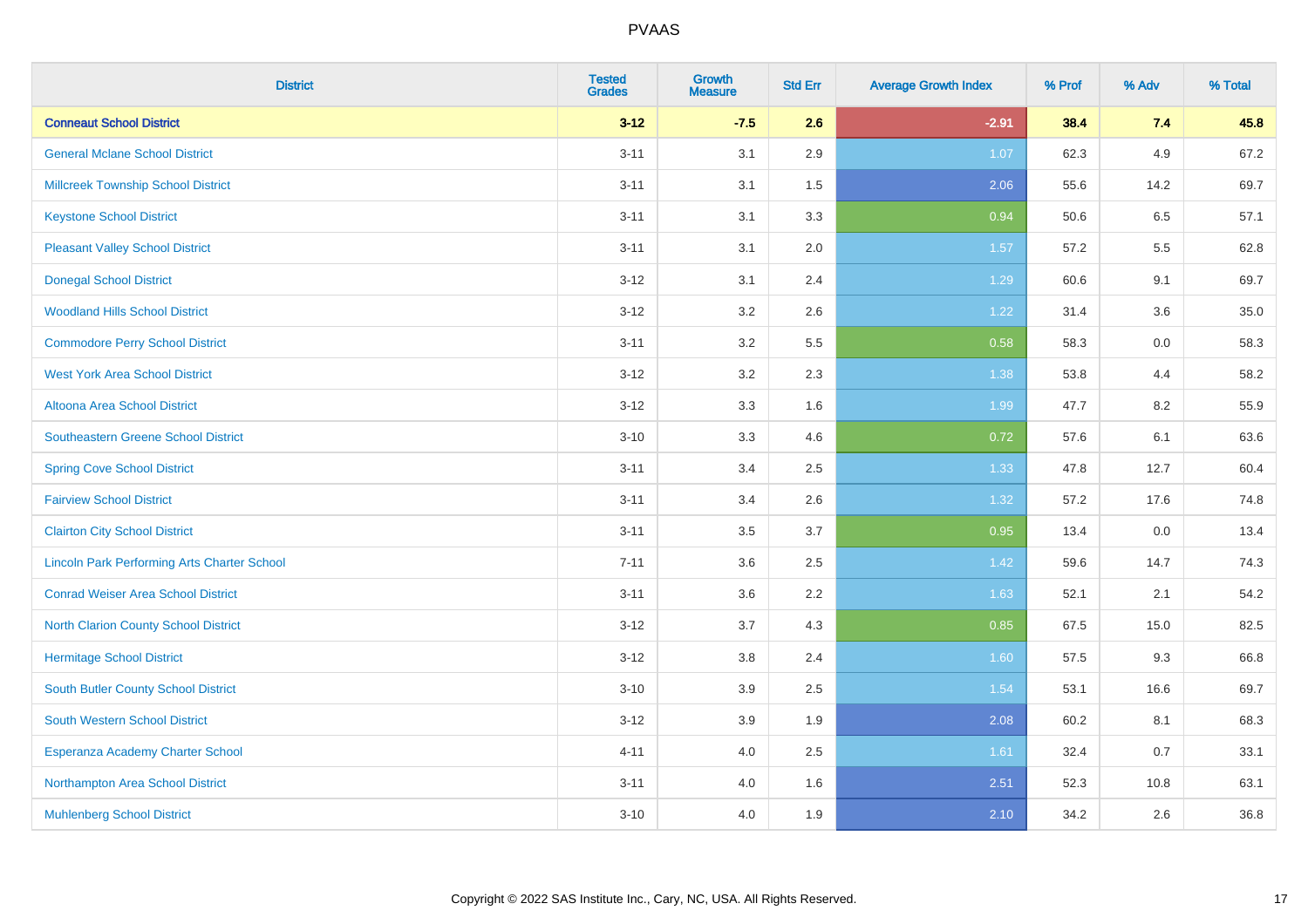| <b>District</b>                                 | <b>Tested</b><br><b>Grades</b> | <b>Growth</b><br><b>Measure</b> | <b>Std Err</b> | <b>Average Growth Index</b> | % Prof | % Adv | % Total |
|-------------------------------------------------|--------------------------------|---------------------------------|----------------|-----------------------------|--------|-------|---------|
| <b>Conneaut School District</b>                 | $3 - 12$                       | $-7.5$                          | 2.6            | $-2.91$                     | 38.4   | 7.4   | 45.8    |
| <b>Towanda Area School District</b>             | $3 - 11$                       | 4.0                             | 2.8            | 1.44                        | 39.4   | 6.6   | 46.0    |
| <b>Berlin Brothersvalley School District</b>    | $3 - 11$                       | 4.0                             | 4.2            | 0.96                        | 48.8   | 14.0  | 62.8    |
| <b>Neshaminy School District</b>                | $3 - 11$                       | 4.0                             | 1.3            | 3.02                        | 58.7   | 9.5   | 68.2    |
| <b>West Allegheny School District</b>           | $3 - 12$                       | 4.0                             | 2.1            | 1.96                        | 63.1   | 15.7  | 78.8    |
| Mastery Charter School - Shoemaker Campus       | $7 - 10$                       | 4.1                             | 3.0            | 1.34                        | 20.9   | 3.3   | 24.2    |
| <b>Line Mountain School District</b>            | $3 - 11$                       | 4.1                             | 3.2            | 1.27                        | 52.9   | 9.2   | 62.1    |
| <b>Governor Mifflin School District</b>         | $3 - 11$                       | 4.1                             | 1.8            | 2.33                        | 42.5   | 7.2   | 49.7    |
| <b>East Penn School District</b>                | $3 - 11$                       | 4.1                             | 1.3            | 3.27                        | 55.8   | 11.5  | 67.3    |
| <b>Ligonier Valley School District</b>          | $3 - 11$                       | 4.2                             | 3.1            | 1.34                        | 59.1   | 10.3  | 69.5    |
| <b>Loyalsock Township School District</b>       | $3 - 12$                       | 4.2                             | 2.8            | 1.47                        | 54.3   | 2.1   | 56.4    |
| <b>Punxsutawney Area School District</b>        | $3 - 11$                       | 4.2                             | 2.9            | 1.45                        | 55.0   | 5.5   | 60.6    |
| Meyersdale Area School District                 | $3 - 11$                       | 4.2                             | 4.0            | 1.07                        | 43.1   | 6.9   | 50.0    |
| <b>Laurel Highlands School District</b>         | $3 - 11$                       | 4.3                             | 2.4            | 1.81                        | 44.9   | 9.6   | 54.5    |
| <b>Central Dauphin School District</b>          | $3 - 11$                       | 4.4                             | 1.3            | 3.32                        | 53.3   | 7.4   | 60.7    |
| Leechburg Area School District                  | $3 - 11$                       | 4.4                             | 4.0            | 1.09                        | 47.8   | 19.6  | 67.4    |
| <b>Port Allegany School District</b>            | $3 - 11$                       | 4.4                             | 3.6            | 1.21                        | 28.1   | 9.4   | 37.5    |
| <b>Pottsville Area School District</b>          | $3 - 12$                       | 4.4                             | 2.3            | 1.94                        | 44.8   | 5.4   | 50.2    |
| <b>MaST Community Charter School II</b>         | $3 - 10$                       | 4.4                             | 3.2            | 1.37                        | 28.4   | 3.4   | 31.8    |
| <b>Burrell School District</b>                  | $3 - 11$                       | 4.5                             | 3.1            | 1.48                        | 58.5   | 13.8  | 72.3    |
| <b>Eastern Lancaster County School District</b> | $3-12$                         | 4.5                             | 2.2            | 2.09                        | 46.3   | 11.4  | 57.6    |
| <b>Harmony Area School District</b>             | $3 - 10$                       | 4.5                             | 6.3            | 0.72                        | 33.3   | 13.3  | 46.7    |
| <b>Hempfield Area School District</b>           | $3 - 12$                       | 4.6                             | 1.6            | 2.86                        | 53.5   | 20.1  | 73.6    |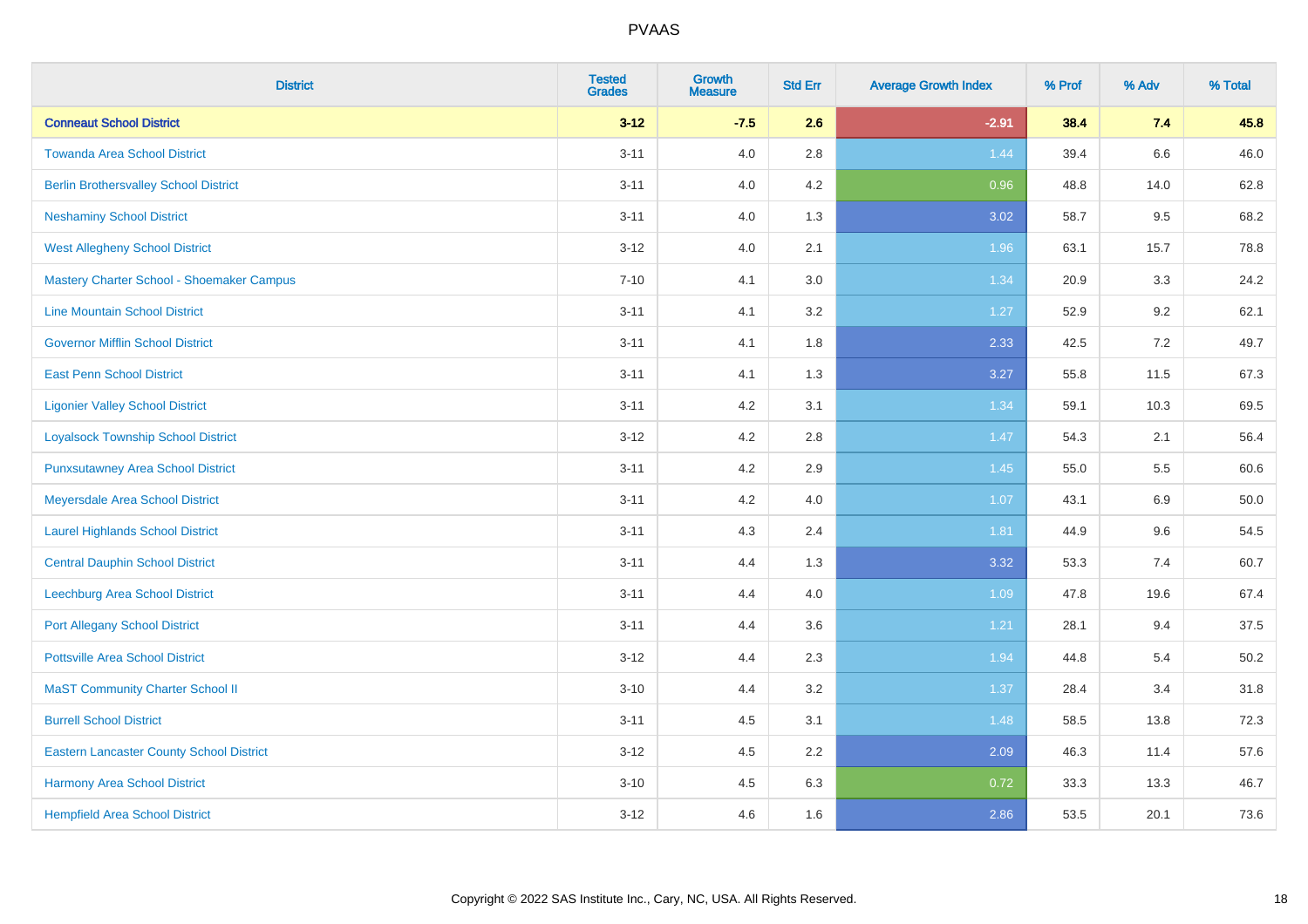| <b>District</b>                             | <b>Tested</b><br><b>Grades</b> | <b>Growth</b><br><b>Measure</b> | <b>Std Err</b> | <b>Average Growth Index</b> | % Prof | % Adv   | % Total |
|---------------------------------------------|--------------------------------|---------------------------------|----------------|-----------------------------|--------|---------|---------|
| <b>Conneaut School District</b>             | $3 - 12$                       | $-7.5$                          | 2.6            | $-2.91$                     | 38.4   | 7.4     | 45.8    |
| Pennsylvania Leadership Charter School      | $3 - 11$                       | 4.6                             | 2.2            | 2.13                        | 55.4   | 11.2    | 66.7    |
| <b>Warrior Run School District</b>          | $3 - 11$                       | 4.6                             | 3.0            | 1.51                        | 40.9   | 8.1     | 49.0    |
| New Brighton Area School District           | $3 - 11$                       | 4.6                             | 3.1            | 1.47                        | 60.9   | 5.8     | 66.7    |
| <b>KIPP Dubois Charter School</b>           | $9 - 10$                       | 4.7                             | 3.3            | 1.40                        | 31.0   | 1.4     | 32.4    |
| <b>Blackhawk School District</b>            | $3 - 11$                       | 4.7                             | 2.3            | 2.01                        | 55.8   | 8.8     | 64.6    |
| <b>Halifax Area School District</b>         | $3 - 11$                       | 4.7                             | 3.9            | 1.22                        | 61.5   | 9.6     | 71.2    |
| <b>Beaver Area School District</b>          | $3 - 10$                       | 4.7                             | 2.4            | 1.94                        | 57.4   | 16.8    | 74.2    |
| Urban Pathways 6-12 Charter School          | $6 - 11$                       | 4.8                             | 6.4            | 0.75                        | 28.6   | $0.0\,$ | 28.6    |
| <b>Kennett Consolidated School District</b> | $3 - 11$                       | 4.8                             | 1.8            | 2.61                        | 52.5   | 10.7    | 63.2    |
| Morrisville Borough School District         | $3 - 11$                       | 4.8                             | 4.3            | 1.10                        | 30.2   | 2.3     | 32.6    |
| <b>Central Valley School District</b>       | $3 - 10$                       | 4.8                             | 2.4            | 1.98                        | 56.9   | $9.0\,$ | 65.9    |
| <b>Sharon City School District</b>          | $3 - 11$                       | 4.9                             | 2.6            | 1.87                        | 48.2   | 5.3     | 53.4    |
| <b>Everett Area School District</b>         | $3 - 11$                       | 5.0                             | 3.4            | 1.47                        | 60.5   | 1.3     | 61.8    |
| <b>West Shore School District</b>           | $3 - 12$                       | $5.0\,$                         | 1.4            | 3.59                        | 54.2   | 9.4     | 63.6    |
| <b>Peters Township School District</b>      | $3 - 11$                       | 5.0                             | 1.8            | 2.76                        | 59.8   | 26.1    | 85.9    |
| <b>Hampton Township School District</b>     | $3 - 11$                       | 5.1                             | 2.2            | 2.35                        | 54.0   | 28.2    | 82.2    |
| <b>Grove City Area School District</b>      | $3 - 12$                       | 5.1                             | 2.4            | 2.09                        | 36.4   | 16.5    | 52.8    |
| <b>Warwick School District</b>              | $3 - 11$                       | 5.2                             | 1.9            | 2.76                        | 46.4   | 17.0    | 63.3    |
| <b>Hanover Public School District</b>       | $3 - 11$                       | 5.2                             | 2.8            | 1.83                        | 52.2   | 14.4    | 66.7    |
| <b>Parkland School District</b>             | $3 - 11$                       | 5.3                             | 1.2            | 4.30                        | 58.0   | 22.3    | 80.4    |
| <b>Allentown City School District</b>       | $3 - 12$                       | 5.3                             | 1.4            | 3.88                        | 25.3   | 2.7     | 28.0    |
| <b>New Foundations Charter School</b>       | $3 - 11$                       | 5.4                             | 2.2            | 2.41                        | 47.2   | 2.5     | 49.8    |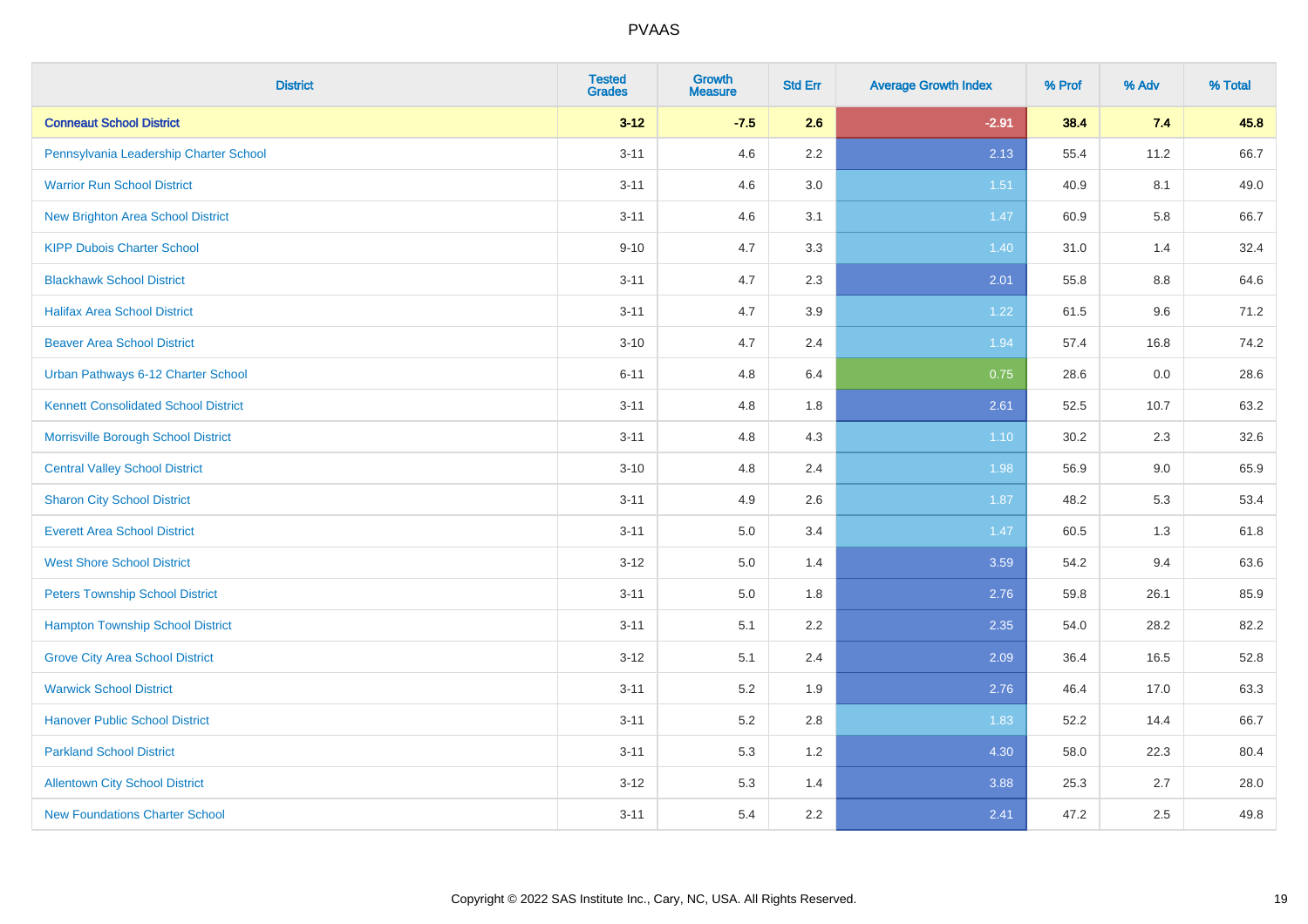| <b>District</b>                                  | <b>Tested</b><br><b>Grades</b> | <b>Growth</b><br><b>Measure</b> | <b>Std Err</b> | <b>Average Growth Index</b> | % Prof | % Adv | % Total |
|--------------------------------------------------|--------------------------------|---------------------------------|----------------|-----------------------------|--------|-------|---------|
| <b>Conneaut School District</b>                  | $3 - 12$                       | $-7.5$                          | 2.6            | $-2.91$                     | 38.4   | 7.4   | 45.8    |
| <b>Keystone Oaks School District</b>             | $3 - 11$                       | 5.5                             | 2.6            | 2.07                        | 53.2   | 12.1  | 65.4    |
| <b>Stroudsburg Area School District</b>          | $3 - 11$                       | $5.5\,$                         | 1.9            | 2.88                        | 48.1   | 4.2   | 52.3    |
| <b>Lehigh Career &amp; Technical Institute</b>   | $10 - 12$                      | 5.6                             | 5.6            | 0.99                        | 78.3   | 0.0   | 78.3    |
| Palmyra Area School District                     | $3 - 11$                       | 5.6                             | 1.9            | 2.96                        | 56.4   | 15.6  | 72.0    |
| <b>Western Wayne School District</b>             | $3 - 11$                       | 5.6                             | 2.9            | 1.93                        | 41.3   | 17.4  | 58.7    |
| <b>Spring Grove Area School District</b>         | $3 - 11$                       | 5.6                             | 2.1            | 2.68                        | 55.1   | 15.0  | 70.1    |
| <b>Ephrata Area School District</b>              | $3 - 11$                       | 5.6                             | 1.8            | 3.12                        | 54.7   | 9.5   | 64.2    |
| Mastery Charter School - Pickett Campus          | $6 - 10$                       | 5.6                             | 5.7            | 1.00                        | 27.8   | 0.0   | 27.8    |
| <b>Bethel Park School District</b>               | $3 - 11$                       | $5.6\,$                         | 1.8            | 3.18                        | 65.3   | 18.6  | 83.9    |
| <b>Mars Area School District</b>                 | $3 - 10$                       | 5.7                             | 2.1            | 2.75                        | 57.9   | 18.2  | 76.1    |
| <b>Bentworth School District</b>                 | $3 - 11$                       | 5.7                             | 3.2            | 1.75                        | 44.2   | 19.5  | 63.6    |
| <b>Penncrest School District</b>                 | $3 - 11$                       | 5.7                             | 2.2            | 2.57                        | 47.2   | 7.1   | 54.3    |
| Daniel Boone Area School District                | $3 - 12$                       | 5.7                             | 2.0            | 2.88                        | 51.0   | 11.5  | 62.6    |
| <b>Tidioute Community Charter School</b>         | $3 - 11$                       | 5.7                             | 5.1            | 1.11                        | 34.4   | 21.9  | 56.2    |
| 21st Century Cyber Charter School                | $6 - 12$                       | 5.7                             | 2.3            | 2.50                        | 56.7   | 8.3   | 65.0    |
| Capital Area School for the Arts Charter School  | $9 - 11$                       | 5.8                             | 4.1            | 1.39                        | 59.3   | 18.6  | 78.0    |
| Community Academy Of Philadelphia Charter School | $3 - 11$                       | 5.8                             | 2.7            | 2.12                        | 26.7   | 0.9   | 27.6    |
| <b>Agora Cyber Charter School</b>                | $3 - 11$                       | 5.8                             | 2.6            | 2.28                        | 42.8   | 6.6   | 49.4    |
| <b>Collegium Charter School</b>                  | $3 - 10$                       | 5.9                             | 2.5            | 2.33                        | 38.1   | 7.9   | 46.0    |
| <b>Mechanicsburg Area School District</b>        | $3 - 11$                       | 5.9                             | 1.8            | 3.29                        | 57.2   | 13.7  | 70.9    |
| Northeastern York School District                | $3 - 11$                       | 5.9                             | 2.0            | 3.03                        | 51.1   | 16.6  | 67.6    |
| <b>Uniontown Area School District</b>            | $3 - 11$                       | 6.0                             | 3.2            | 1.87                        | 62.4   | 5.9   | 68.2    |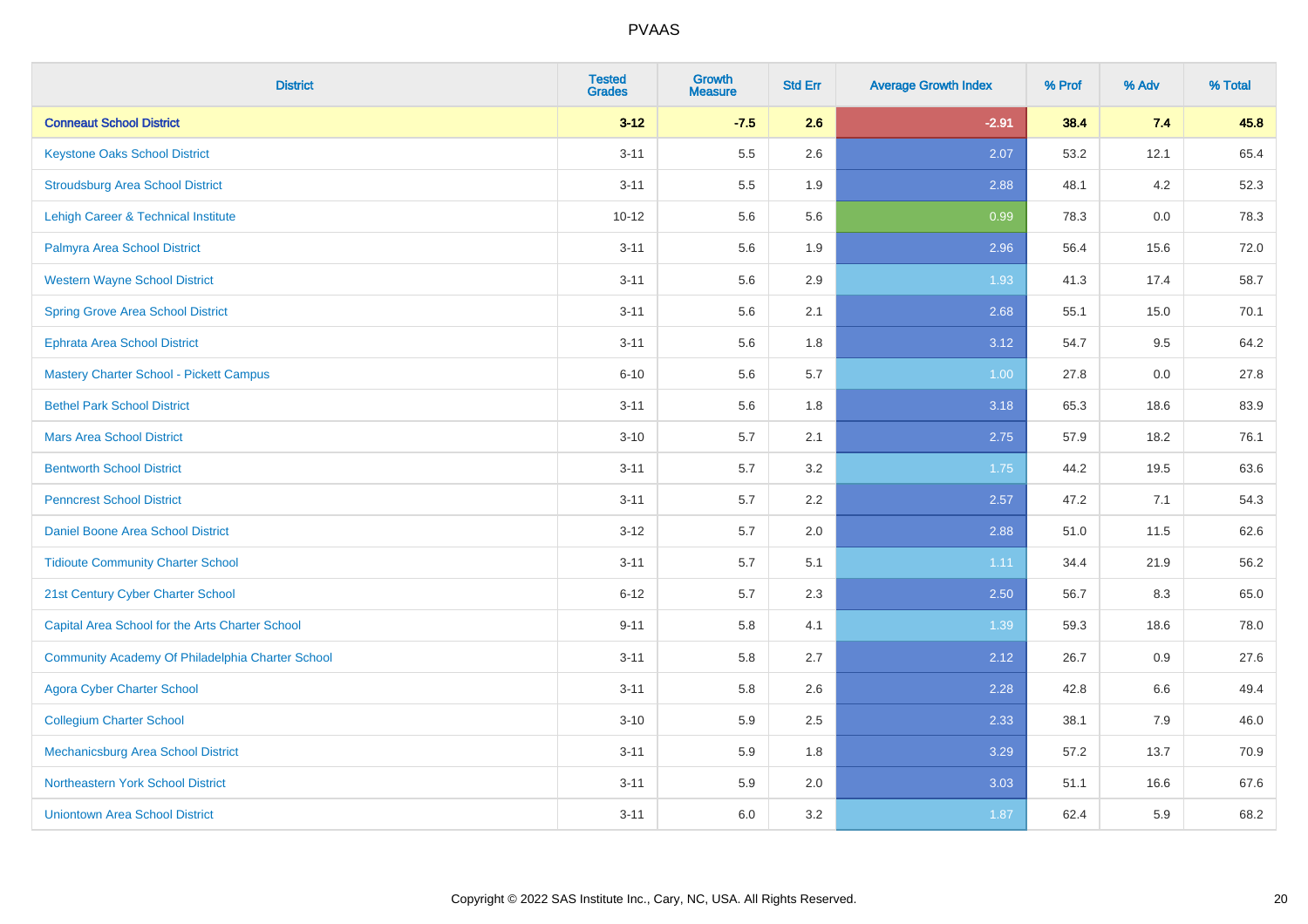| <b>District</b>                               | <b>Tested</b><br><b>Grades</b> | <b>Growth</b><br><b>Measure</b> | <b>Std Err</b> | <b>Average Growth Index</b> | % Prof | % Adv   | % Total |
|-----------------------------------------------|--------------------------------|---------------------------------|----------------|-----------------------------|--------|---------|---------|
| <b>Conneaut School District</b>               | $3 - 12$                       | $-7.5$                          | 2.6            | $-2.91$                     | 38.4   | 7.4     | 45.8    |
| Hollidaysburg Area School District            | $3 - 11$                       | 6.0                             | 2.1            | 2.88                        | 57.1   | 12.3    | 69.4    |
| <b>Wilson Area School District</b>            | $3 - 11$                       | 6.0                             | 2.6            | 2.30                        | 48.7   | 8.5     | 57.2    |
| <b>Spring-Ford Area School District</b>       | $3 - 11$                       | $6.0\,$                         | 1.3            | 4.46                        | 60.8   | 16.5    | 77.4    |
| <b>Dover Area School District</b>             | $3 - 12$                       | 6.0                             | 2.1            | 2.94                        | 52.2   | 6.0     | 58.2    |
| <b>Connellsville Area School District</b>     | $3 - 11$                       | 6.1                             | 2.0            | 3.05                        | 45.4   | 7.8     | 53.2    |
| <b>Whitehall-Coplay School District</b>       | $3 - 11$                       | 6.1                             | 1.8            | 3.45                        | 49.3   | 7.4     | 56.6    |
| <b>Millersburg Area School District</b>       | $3 - 11$                       | 6.2                             | 3.8            | 1.63                        | 51.8   | 7.4     | 59.3    |
| <b>Northgate School District</b>              | $3 - 11$                       | 6.3                             | 3.6            | 1.73                        | 53.3   | 16.7    | 70.0    |
| <b>Salisbury Township School District</b>     | $3 - 11$                       | 6.3                             | 3.6            | 1.77                        | 46.2   | 6.6     | 52.8    |
| <b>Belle Vernon Area School District</b>      | $3 - 11$                       | 6.5                             | 2.6            | 2.44                        | 55.6   | 11.1    | 66.7    |
| <b>Steel Valley School District</b>           | $3 - 11$                       | 6.5                             | 3.4            | 1.89                        | 50.7   | 5.6     | 56.3    |
| <b>Wattsburg Area School District</b>         | $3 - 11$                       | 6.5                             | 2.7            | 2.43                        | 42.7   | 7.6     | 50.3    |
| <b>Sto-Rox School District</b>                | $3 - 10$                       | 6.6                             | 3.7            | 1.80                        | 13.4   | $0.0\,$ | 13.4    |
| <b>Franklin Area School District</b>          | $3 - 11$                       | 6.6                             | 2.8            | 2.34                        | 48.2   | 4.5     | 52.7    |
| <b>Richland School District</b>               | $3 - 11$                       | 6.7                             | 2.9            | 2.33                        | 62.2   | 19.2    | 81.4    |
| Pocono Mountain School District               | $3-12$                         | 6.8                             | 1.5            | 4.62                        | 45.8   | 5.0     | 50.7    |
| <b>Upper Darby School District</b>            | $3-12$                         | 6.9                             | 1.5            | 4.62                        | 45.0   | 6.7     | 51.7    |
| <b>Brookville Area School District</b>        | $3 - 11$                       | 6.9                             | 3.0            | 2.30                        | 55.2   | 15.6    | 70.8    |
| <b>Shanksville-Stonycreek School District</b> | $3 - 10$                       | 7.0                             | 5.9            | 1.20                        | 64.7   | 17.6    | 82.4    |
| <b>Esperanza Cyber Charter School</b>         | $3 - 11$                       | 7.1                             | 6.1            | 1.16                        | 9.1    | 0.0     | 9.1     |
| <b>Centennial School District</b>             | $3 - 10$                       | 7.1                             | 1.7            | 4.29                        | 50.1   | 8.7     | 58.9    |
| <b>Carlynton School District</b>              | $3 - 11$                       | 7.3                             | 3.3            | 2.22                        | 41.0   | 10.5    | 51.6    |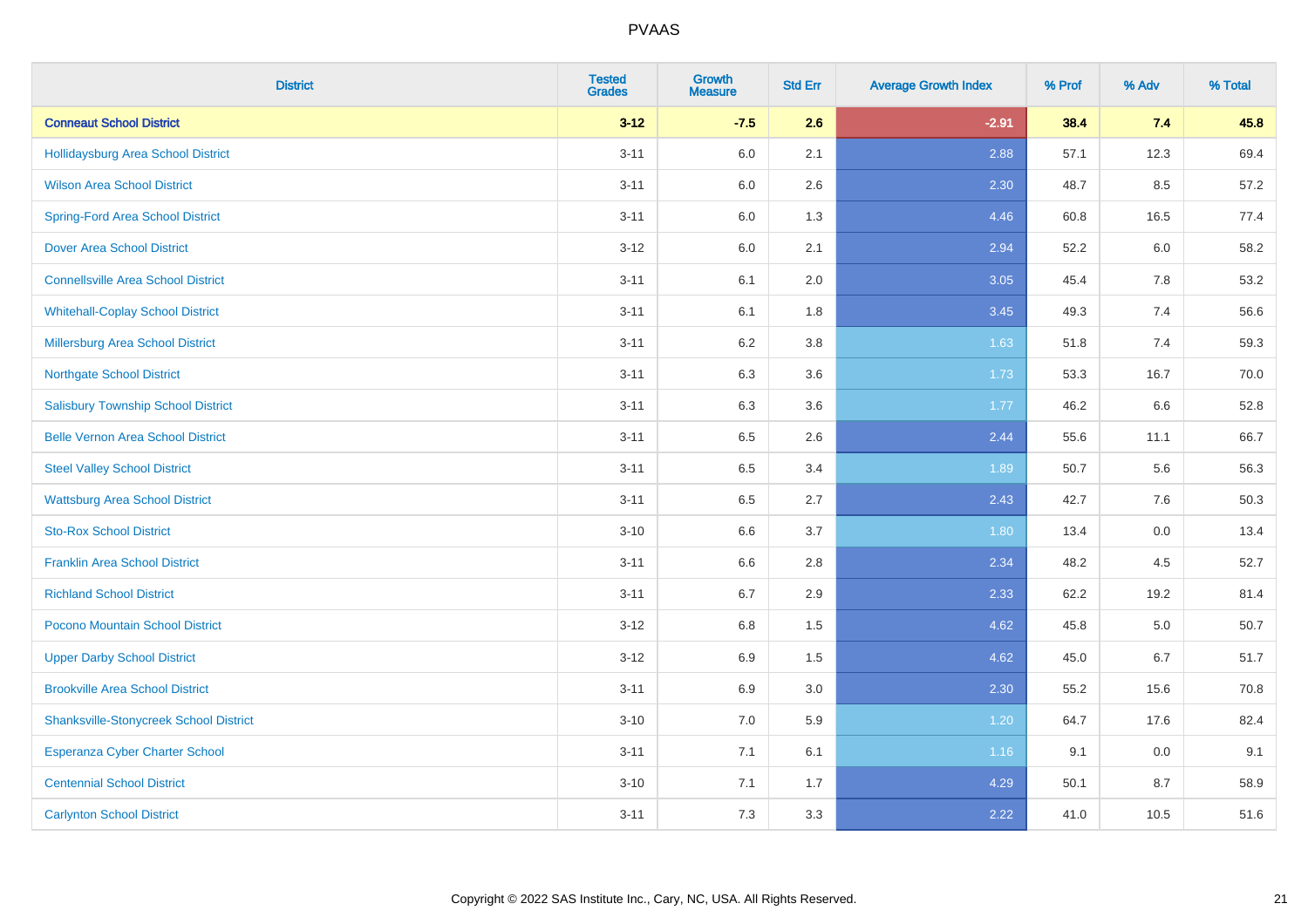| <b>District</b>                                        | <b>Tested</b><br><b>Grades</b> | <b>Growth</b><br><b>Measure</b> | <b>Std Err</b> | <b>Average Growth Index</b> | % Prof | % Adv | % Total |
|--------------------------------------------------------|--------------------------------|---------------------------------|----------------|-----------------------------|--------|-------|---------|
| <b>Conneaut School District</b>                        | $3 - 12$                       | $-7.5$                          | 2.6            | $-2.91$                     | 38.4   | 7.4   | 45.8    |
| Lehigh Valley Charter High School For The Arts         | $9 - 10$                       | 7.3                             | 2.6            | 2.82                        | 62.3   | 18.2  | 80.5    |
| <b>Carbondale Area School District</b>                 | $3 - 10$                       | 7.4                             | 3.3            | 2.25                        | 56.6   | 2.6   | 59.2    |
| <b>Wilmington Area School District</b>                 | $3 - 11$                       | $7.5\,$                         | 3.0            | 2.48                        | 55.1   | 5.1   | 60.2    |
| Philadelphia City School District                      | $3-12$                         | 7.5                             | 0.6            | 12.64                       | 38.4   | 7.0   | 45.4    |
| <b>New Hope-Solebury School District</b>               | $3 - 11$                       | 7.5                             | 2.9            | 2.57                        | 68.2   | 22.7  | 90.9    |
| <b>Coudersport Area School District</b>                | $3 - 11$                       | 7.7                             | 3.7            | 2.06                        | 55.7   | 8.2   | 63.9    |
| Saint Marys Area School District                       | $3 - 11$                       | 7.8                             | 2.6            | 3.04                        | 57.0   | 8.2   | 65.2    |
| <b>Allegheny-Clarion Valley School District</b>        | $3 - 10$                       | 7.8                             | 4.7            | 1.65                        | 53.3   | 3.3   | 56.7    |
| <b>Wayne Highlands School District</b>                 | $3 - 11$                       | 7.8                             | 2.4            | 3.23                        | 52.3   | 13.1  | 65.4    |
| <b>Haverford Township School District</b>              | $3 - 11$                       | $8.0\,$                         | 1.5            | 5.27                        | 53.0   | 25.5  | 78.6    |
| <b>Blacklick Valley School District</b>                | $3 - 11$                       | 8.0                             | 4.3            | 1.85                        | 34.1   | 0.0   | 34.1    |
| <b>Reach Cyber Charter School</b>                      | $3 - 11$                       | 8.1                             | 4.7            | 1.72                        | 42.4   | 4.6   | 47.0    |
| <b>Bethlehem-Center School District</b>                | $3 - 10$                       | 8.1                             | 3.3            | 2.46                        | 35.1   | 1.4   | 36.5    |
| <b>Moon Area School District</b>                       | $3 - 11$                       | 8.2                             | 1.9            | 4.25                        | 58.7   | 18.5  | 77.2    |
| <b>Monessen City School District</b>                   | $3 - 10$                       | 8.3                             | 4.5            | 1.85                        | 42.9   | 2.9   | 45.7    |
| <b>Selinsgrove Area School District</b>                | $3 - 12$                       | 8.3                             | 2.3            | 3.54                        | 56.8   | 10.0  | 66.8    |
| Renaissance Academy Charter School                     | $3 - 11$                       | 8.3                             | 3.3            | 2.54                        | 45.6   | 22.8  | 68.4    |
| <b>William Penn School District</b>                    | $3 - 12$                       | 8.3                             | 2.1            | 3.99                        | 35.6   | 3.0   | 38.7    |
| <b>Cornwall-Lebanon School District</b>                | $3 - 11$                       | 8.3                             | 1.6            | 5.08                        | 47.2   | 8.4   | 55.6    |
| <b>Chester Charter Scholars Academy Charter School</b> | $3 - 12$                       | 8.4                             | 4.1            | 2.03                        | 23.4   | 0.0   | 23.4    |
| <b>Oswayo Valley School District</b>                   | $3 - 12$                       | 8.5                             | 5.0            | 1.68                        | 50.0   | 16.7  | 66.7    |
| <b>Allegheny Valley School District</b>                | $3 - 11$                       | 8.5                             | 3.9            | 2.17                        | 53.1   | 12.2  | 65.3    |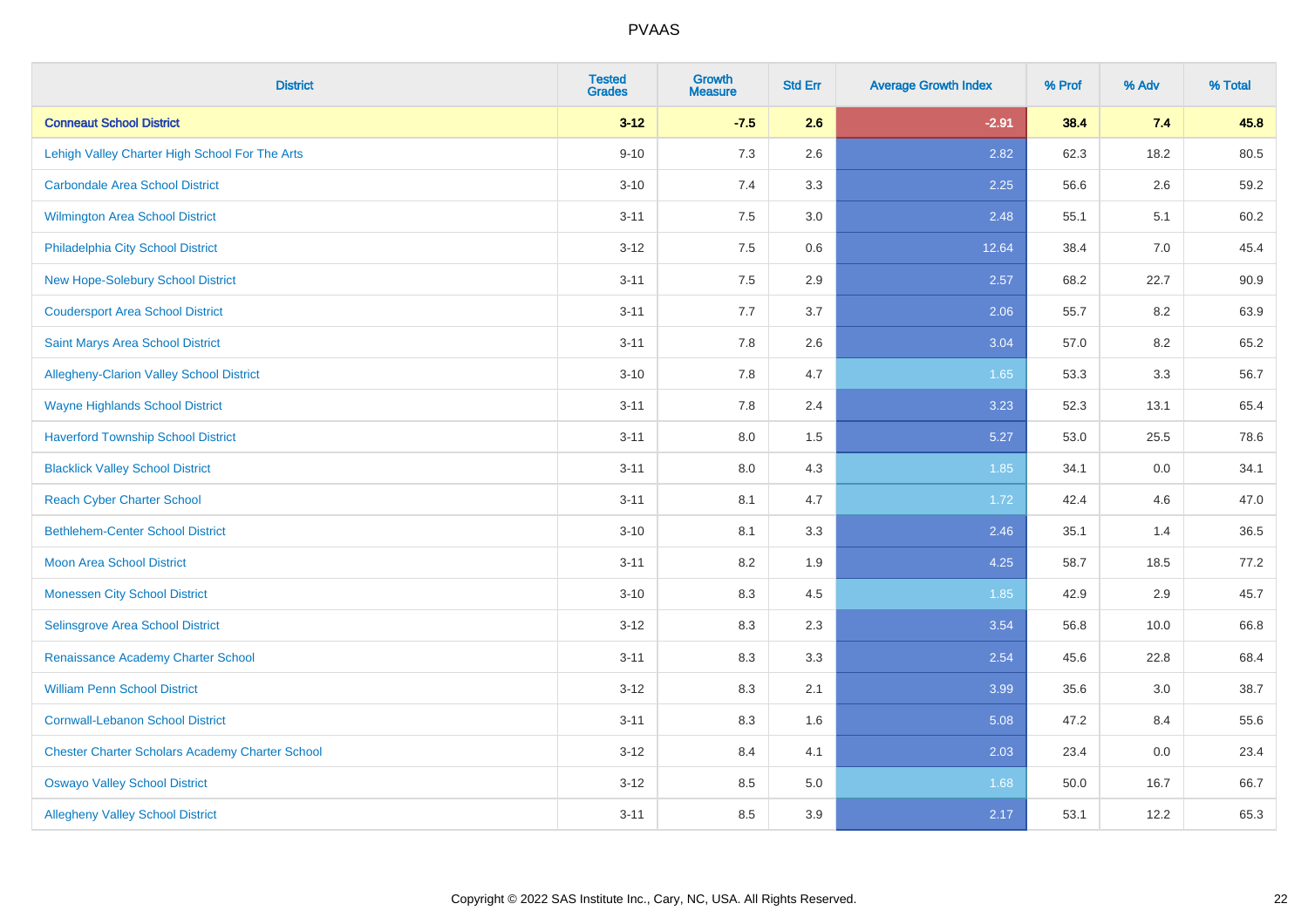| <b>District</b>                                    | <b>Tested</b><br><b>Grades</b> | <b>Growth</b><br><b>Measure</b> | <b>Std Err</b> | <b>Average Growth Index</b> | % Prof | % Adv | % Total |
|----------------------------------------------------|--------------------------------|---------------------------------|----------------|-----------------------------|--------|-------|---------|
| <b>Conneaut School District</b>                    | $3 - 12$                       | $-7.5$                          | 2.6            | $-2.91$                     | 38.4   | 7.4   | 45.8    |
| Eastern Lebanon County School District             | $3 - 11$                       | 8.6                             | 2.2            | 3.84                        | 48.8   | 11.4  | 60.3    |
| <b>Conestoga Valley School District</b>            | $3 - 11$                       | 8.7                             | 1.8            | 4.69                        | 60.3   | 13.5  | 73.8    |
| <b>Wyalusing Area School District</b>              | $3 - 12$                       | 8.8                             | 3.3            | 2.68                        | 54.6   | 11.7  | 66.2    |
| <b>Wilson School District</b>                      | $3 - 12$                       | 8.8                             | 1.5            | 5.96                        | 52.6   | 14.6  | 67.2    |
| <b>Council Rock School District</b>                | $3 - 11$                       | 8.9                             | 1.2            | 7.65                        | 62.8   | 16.6  | 79.4    |
| Hamburg Area School District                       | $3 - 11$                       | 8.9                             | 2.5            | 3.63                        | 43.5   | 8.2   | 51.7    |
| <b>Mckeesport Area School District</b>             | $3 - 12$                       | 9.0                             | 2.4            | 3.72                        | 31.0   | 4.5   | 35.5    |
| <b>Avon Grove Charter School</b>                   | $3 - 11$                       | 9.0                             | 2.9            | 3.13                        | 58.8   | 16.7  | 75.5    |
| <b>York Academy Regional Charter School</b>        | $3 - 11$                       | 9.0                             | 5.0            | 1.79                        | 55.2   | 0.0   | 55.2    |
| Ambridge Area School District                      | $3 - 12$                       | 9.1                             | 2.6            | 3.46                        | 50.4   | 10.7  | 61.1    |
| <b>Mifflin County School District</b>              | $3 - 11$                       | 9.1                             | 1.7            | 5.49                        | 47.1   | 6.7   | 53.8    |
| <b>Octorara Area School District</b>               | $3 - 11$                       | 9.1                             | 2.4            | 3.82                        | 52.1   | 8.5   | 60.6    |
| <b>North Penn School District</b>                  | $3 - 11$                       | 9.1                             | 1.1            | 8.36                        | 55.8   | 17.0  | 72.8    |
| <b>Commonwealth Charter Academy Charter School</b> | $3 - 10$                       | 9.1                             | 1.9            | 4.90                        | 47.2   | 9.1   | 56.3    |
| <b>Cranberry Area School District</b>              | $3 - 12$                       | 9.2                             | 3.0            | 3.04                        | 47.5   | 10.2  | 57.6    |
| Pen Argyl Area School District                     | $3 - 12$                       | 9.2                             | 2.7            | 3.46                        | 50.0   | 12.6  | 62.6    |
| Pennsylvania Distance Learning Charter School      | $3-12$                         | 9.3                             | 4.2            | 2.22                        | 42.2   | 3.1   | 45.3    |
| <b>Bethlehem Area School District</b>              | $3 - 11$                       | 9.3                             | 1.1            | 8.15                        | 44.7   | 12.0  | 56.7    |
| <b>Tech Freire Charter School</b>                  | $9 - 11$                       | 9.3                             | 2.9            | 3.26                        | 18.0   | 1.1   | 19.1    |
| <b>Shippensburg Area School District</b>           | $3 - 11$                       | 9.3                             | 1.9            | 4.84                        | 53.1   | 10.2  | 63.3    |
| Multicultural Academy Charter School               | $9 - 11$                       | 9.5                             | 3.5            | 2.69                        | 22.0   | 0.0   | 22.0    |
| <b>Hazleton Area School District</b>               | $3 - 11$                       | 9.6                             | 1.4            | 6.77                        | 45.0   | 7.8   | 52.9    |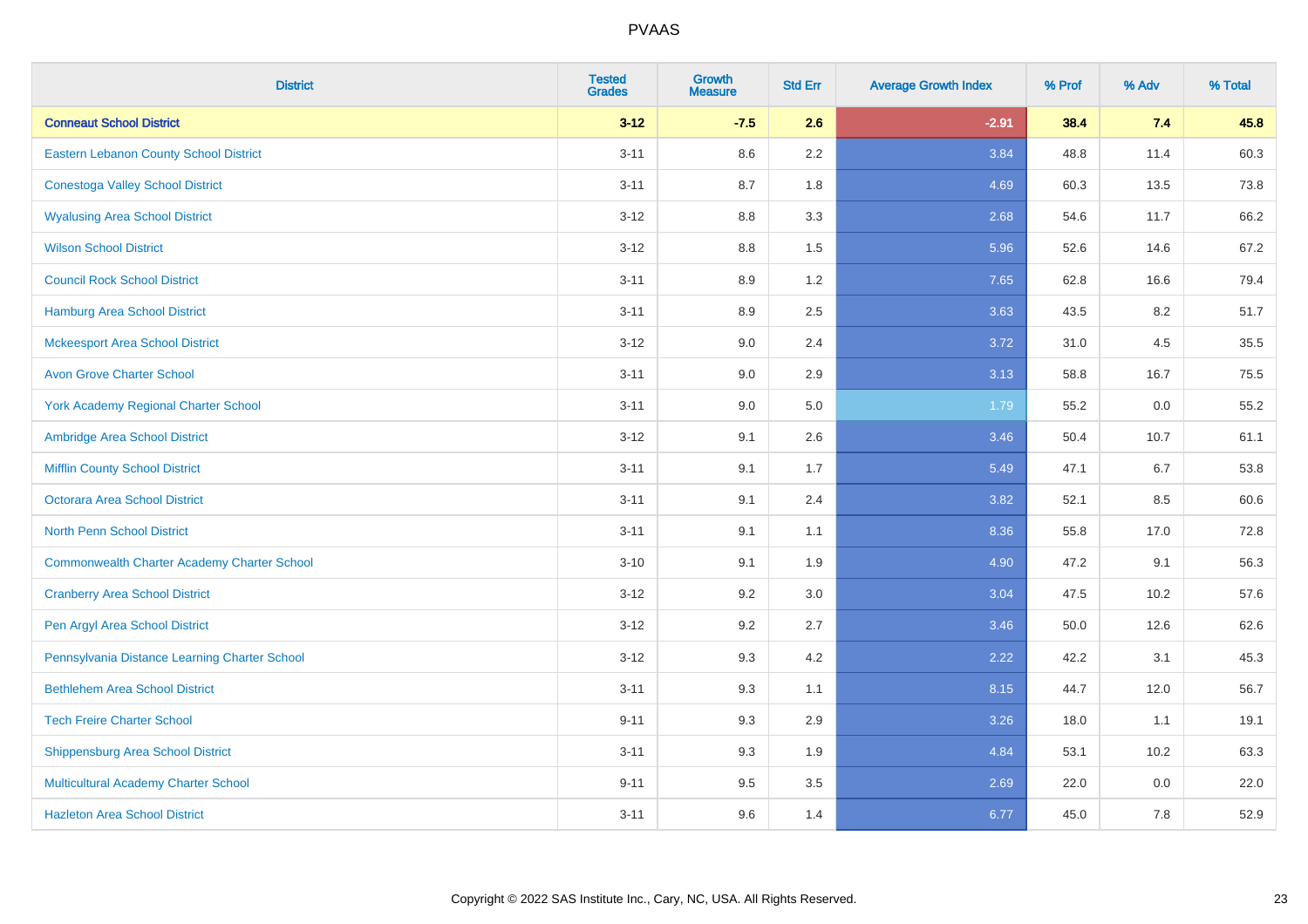| <b>District</b>                               | <b>Tested</b><br><b>Grades</b> | <b>Growth</b><br><b>Measure</b> | <b>Std Err</b> | <b>Average Growth Index</b> | % Prof | % Adv | % Total |
|-----------------------------------------------|--------------------------------|---------------------------------|----------------|-----------------------------|--------|-------|---------|
| <b>Conneaut School District</b>               | $3 - 12$                       | $-7.5$                          | 2.6            | $-2.91$                     | 38.4   | 7.4   | 45.8    |
| <b>Eastern York School District</b>           | $3 - 11$                       | 9.6                             | 2.6            | 3.71                        | 56.3   | 12.6  | 68.9    |
| <b>Freeport Area School District</b>          | $3 - 10$                       | 9.7                             | 2.5            | 3.91                        | 57.5   | 17.8  | 75.3    |
| <b>Homer-Center School District</b>           | $3 - 11$                       | 9.7                             | 3.6            | 2.70                        | 45.1   | 17.2  | 62.3    |
| <b>Shenandoah Valley School District</b>      | $3 - 11$                       | 9.7                             | 3.9            | 2.49                        | 28.3   | 5.0   | 33.3    |
| <b>Fox Chapel Area School District</b>        | $3 - 11$                       | 9.8                             | 1.8            | 5.36                        | 56.6   | 28.6  | 85.2    |
| Northern Cambria School District              | $3 - 11$                       | 10.0                            | 3.3            | 3.04                        | 47.4   | 5.1   | 52.6    |
| <b>Avon Grove School District</b>             | $3 - 10$                       | 10.0                            | 1.6            | 6.26                        | 56.3   | 18.6  | 74.9    |
| <b>Ridley School District</b>                 | $3 - 12$                       | 10.0                            | 1.6            | 6.10                        | 45.6   | 8.2   | 53.8    |
| <b>Reading School District</b>                | $3 - 11$                       | 10.1                            | 1.4            | 7.25                        | 24.7   | 2.4   | 27.2    |
| <b>York Suburban School District</b>          | $3 - 11$                       | 10.1                            | 2.1            | 4.91                        | 53.5   | 27.8  | 81.3    |
| Dr Robert Ketterer Charter School Inc         | $6 - 12$                       | 10.1                            | 5.0            | 2.04                        | 14.9   | 0.4   | 15.3    |
| <b>Clarion Area School District</b>           | $3 - 11$                       | 10.3                            | 4.1            | 2.51                        | 45.4   | 14.6  | 60.0    |
| <b>Midd-West School District</b>              | $3 - 11$                       | 10.3                            | 2.7            | 3.80                        | 58.0   | 13.4  | 71.4    |
| <b>Cocalico School District</b>               | $3 - 11$                       | 10.6                            | 2.0            | 5.18                        | 50.8   | 14.1  | 64.8    |
| <b>Montgomery Area School District</b>        | $3 - 11$                       | 10.7                            | 3.6            | 2.96                        | 48.7   | 12.4  | 61.1    |
| Lake-Lehman School District                   | $3 - 11$                       | 10.8                            | 2.7            | 3.93                        | 55.3   | 7.9   | 63.2    |
| <b>Montoursville Area School District</b>     | $3 - 12$                       | 10.8                            | 2.5            | 4.24                        | 44.6   | 20.1  | 64.8    |
| <b>Garnet Valley School District</b>          | $3 - 10$                       | 10.9                            | 1.7            | 6.53                        | 67.1   | 19.0  | 86.1    |
| <b>Sayre Area School District</b>             | $3 - 11$                       | 11.2                            | 3.5            | 3.20                        | 52.2   | 7.5   | 59.7    |
| <b>Greater Nanticoke Area School District</b> | $3-12$                         | 11.2                            | 2.8            | 4.01                        | 38.0   | 12.4  | 50.4    |
| <b>Littlestown Area School District</b>       | $3 - 11$                       | 11.4                            | 2.5            | 4.62                        | 55.2   | 10.4  | 65.6    |
| Mastery Charter School - Hardy Williams       | $3 - 11$                       | 11.4                            | 3.4            | 3.33                        | 44.3   | 5.7   | 50.0    |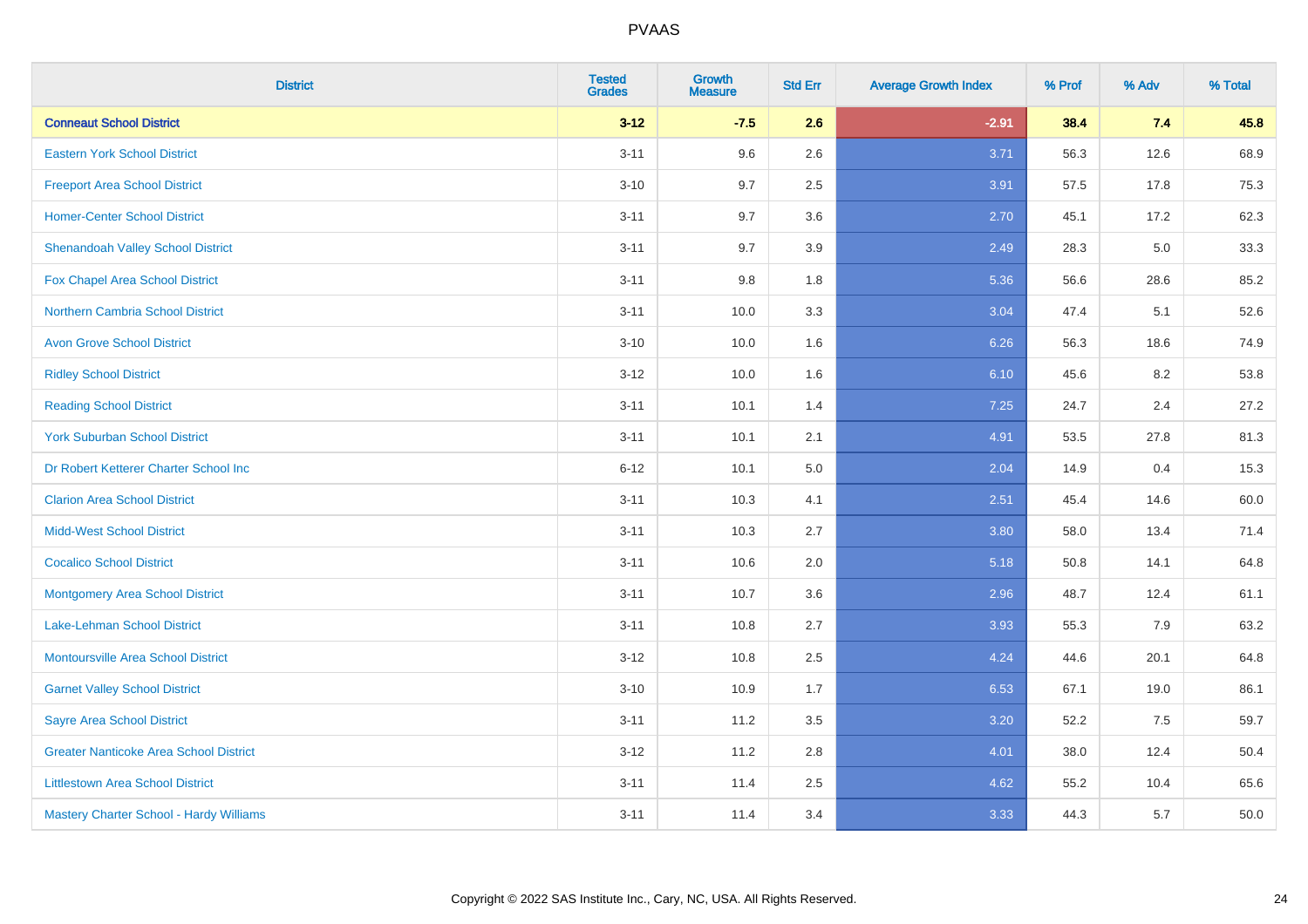| <b>District</b>                          | <b>Tested</b><br><b>Grades</b> | <b>Growth</b><br><b>Measure</b> | <b>Std Err</b> | <b>Average Growth Index</b> | % Prof | % Adv | % Total |
|------------------------------------------|--------------------------------|---------------------------------|----------------|-----------------------------|--------|-------|---------|
| <b>Conneaut School District</b>          | $3 - 12$                       | $-7.5$                          | 2.6            | $-2.91$                     | 38.4   | 7.4   | 45.8    |
| <b>Pine-Richland School District</b>     | $3 - 11$                       | 11.5                            | 1.8            | 6.31                        | 60.6   | 24.4  | 85.0    |
| Pennsylvania Cyber Charter School        | $3 - 11$                       | 11.6                            | 1.5            | 7.54                        | 46.3   | 5.0   | 51.3    |
| <b>Pennsbury School District</b>         | $3 - 11$                       | 11.7                            | 1.5            | 7.90                        | 60.1   | 21.3  | 81.3    |
| <b>Fort Leboeuf School District</b>      | $3 - 11$                       | 11.7                            | 2.5            | 4.73                        | 48.5   | 21.1  | 69.6    |
| Pennsylvania Virtual Charter School      | $3 - 11$                       | 11.8                            | 3.5            | 3.37                        | 56.5   | 11.1  | 67.6    |
| Downingtown Area School District         | $3 - 11$                       | 12.1                            | 1.1            | 10.67                       | 60.0   | 23.5  | 83.6    |
| <b>Fleetwood Area School District</b>    | $3 - 10$                       | 12.2                            | 2.2            | 5.68                        | 53.5   | 11.6  | 65.2    |
| <b>Central York School District</b>      | $3 - 12$                       | 12.3                            | 1.7            | 7.20                        | 55.5   | 11.5  | 67.0    |
| <b>Souderton Area School District</b>    | $3 - 11$                       | 12.4                            | 1.5            | 8.28                        | 61.7   | 15.2  | 76.9    |
| <b>School Lane Charter School</b>        | $3 - 11$                       | 12.4                            | 3.6            | 3.43                        | 59.1   | 9.8   | 68.9    |
| <b>Jenkintown School District</b>        | $3 - 11$                       | 12.5                            | 4.4            | 2.84                        | 54.6   | 29.6  | 84.1    |
| <b>Wissahickon School District</b>       | $3 - 10$                       | 12.5                            | 1.8            | 6.85                        | 58.3   | 22.4  | 80.7    |
| <b>West Perry School District</b>        | $3 - 11$                       | 12.5                            | 2.5            | 4.99                        | 56.6   | 8.4   | 65.0    |
| <b>Delaware Valley School District</b>   | $3 - 11$                       | 12.6                            | 1.8            | 6.93                        | 55.2   | 16.2  | 71.4    |
| <b>West Chester Area School District</b> | $3 - 11$                       | 12.6                            | 1.2            | 10.38                       | 66.8   | 20.2  | 87.0    |
| <b>Derry Township School District</b>    | $3 - 10$                       | 12.8                            | 2.0            | 6.39                        | 54.8   | 25.8  | 80.6    |
| <b>Iroquois School District</b>          | $3 - 11$                       | 13.1                            | 3.0            | 4.35                        | 48.2   | 7.8   | 56.0    |
| <b>Derry Area School District</b>        | $3 - 11$                       | 13.2                            | 2.8            | 4.69                        | 60.0   | 12.5  | 72.5    |
| People For People Charter School         | $3 - 12$                       | 13.3                            | 5.5            | 2.43                        | 13.5   | 0.0   | 13.5    |
| <b>Penn-Trafford School District</b>     | $3 - 11$                       | 13.4                            | 1.7            | 7.87                        | 62.3   | 21.9  | 84.2    |
| <b>Abington Heights School District</b>  | $3 - 11$                       | 13.5                            | 2.2            | 6.27                        | 58.3   | 16.2  | 74.5    |
| <b>Jamestown Area School District</b>    | $3 - 11$                       | 13.5                            | 4.2            | 3.19                        | 64.4   | 13.3  | 77.8    |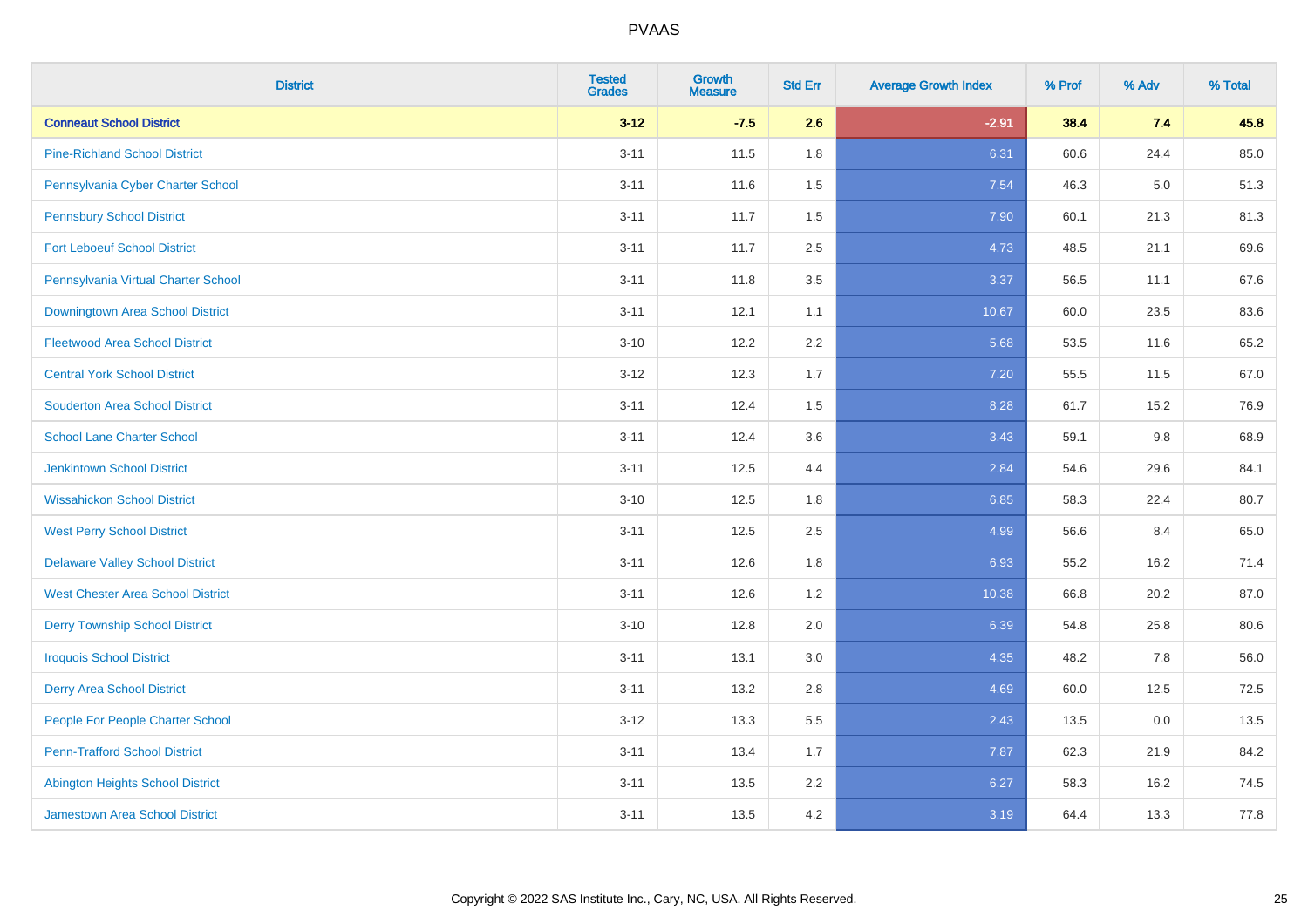| <b>District</b>                                  | <b>Tested</b><br><b>Grades</b> | <b>Growth</b><br><b>Measure</b> | <b>Std Err</b> | <b>Average Growth Index</b> | % Prof | % Adv   | % Total |
|--------------------------------------------------|--------------------------------|---------------------------------|----------------|-----------------------------|--------|---------|---------|
| <b>Conneaut School District</b>                  | $3 - 12$                       | $-7.5$                          | 2.6            | $-2.91$                     | 38.4   | 7.4     | 45.8    |
| <b>Dallastown Area School District</b>           | $3 - 11$                       | 13.5                            | 1.5            | 8.84                        | 56.0   | 17.9    | 73.8    |
| <b>City CHS</b>                                  | $10 - 11$                      | 13.6                            | 2.7            | 5.12                        | 45.8   | 3.0     | 48.8    |
| <b>Springfield School District</b>               | $3 - 11$                       | 13.8                            | 1.7            | 7.99                        | 60.9   | 21.5    | 82.4    |
| Penns Valley Area School District                | $3 - 12$                       | 14.0                            | 2.9            | 4.80                        | 41.9   | 23.1    | 65.0    |
| <b>Colonial School District</b>                  | $3 - 11$                       | 14.0                            | 1.7            | 8.21                        | 60.2   | 19.6    | 79.8    |
| <b>Lincoln Leadership Academy Charter School</b> | $3 - 12$                       | 14.2                            | 6.4            | 2.22                        | 23.5   | $0.0\,$ | 23.5    |
| <b>Southern York County School District</b>      | $3 - 11$                       | 14.2                            | 2.1            | 6.91                        | 55.1   | 18.1    | 73.1    |
| <b>Saucon Valley School District</b>             | $3 - 11$                       | 14.7                            | 2.5            | 5.98                        | 48.7   | 20.2    | 69.0    |
| <b>Great Valley School District</b>              | $3 - 11$                       | 15.0                            | 1.9            | 7.98                        | 50.0   | 35.0    | 85.0    |
| <b>Upper Merion Area School District</b>         | $3 - 11$                       | 15.3                            | 2.0            | 7.62                        | 59.3   | 19.3    | 78.6    |
| <b>Upper Dublin School District</b>              | $3 - 12$                       | 15.4                            | 1.8            | 8.53                        | 60.8   | 24.8    | 85.6    |
| Northern York County School District             | $3 - 11$                       | 15.6                            | 2.0            | 7.98                        | 57.4   | 11.5    | 68.8    |
| <b>Greenwood School District</b>                 | $3 - 11$                       | 15.9                            | 3.9            | 4.11                        | 50.0   | 25.0    | 75.0    |
| <b>Belmont Charter School</b>                    | $3 - 10$                       | 16.0                            | 6.5            | 2.45                        | 64.3   | 0.0     | 64.3    |
| Northern Bedford County School District          | $3 - 11$                       | 16.5                            | 3.6            | 4.58                        | 51.7   | 20.0    | 71.7    |
| <b>Deer Lakes School District</b>                | $3 - 11$                       | 17.0                            | 2.7            | 6.32                        | 61.5   | 16.4    | 77.9    |
| <b>Unionville-Chadds Ford School District</b>    | $3 - 11$                       | 17.1                            | 3.1            | 5.51                        | 68.1   | 13.2    | 81.3    |
| <b>North Allegheny School District</b>           | $3 - 11$                       | 17.4                            | 1.3            | 13.52                       | 59.5   | 28.1    | 87.6    |
| <b>Norwin School District</b>                    | $3 - 11$                       | 18.0                            | 1.7            | 10.37                       | 58.5   | 27.0    | 85.4    |
| <b>Valley View School District</b>               | $3 - 11$                       | 18.1                            | 2.4            | 7.42                        | 53.7   | 14.7    | 68.4    |
| <b>Cumberland Valley School District</b>         | $3 - 12$                       | 18.5                            | 1.3            | 14.64                       | 60.7   | 23.4    | 84.1    |
| <b>Upper Saint Clair School District</b>         | $3 - 11$                       | 18.5                            | 1.7            | 10.65                       | 61.8   | 30.1    | 91.9    |